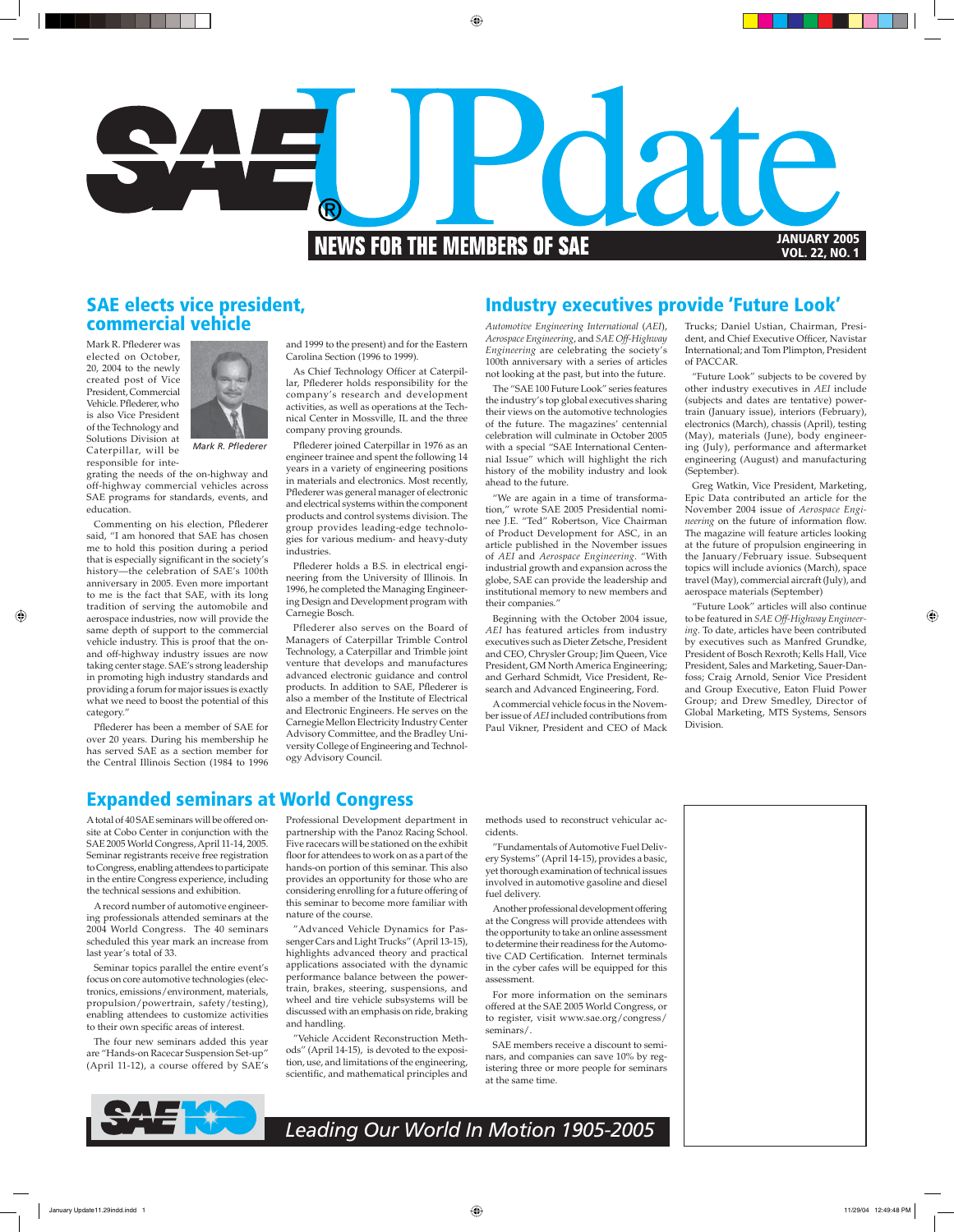#### **SAE UPDATE PAGE 2 JANUARY 2005**

## **EDITORIAL**

### **New year, new career**

An article on page nine of this issue under the Career Corner titled "Processing a job offer" claims that for engineers in 2005, "getting a job is the easy part, but processing a job offer and negotiating the salary are two parts some might like to skip." Statistics show there may be some truth to that statement, thus helpful advice is offered in the article to ensure a solid follow-through when negotiating a job offer. The article also cites the National Association of Colleges and Employers (NACE) as a good resource for engineers to consult when looking for, or changing jobs.

NACE's *Job Outlook 2005* survey/report found that employers expect to increase their college hiring in 2004-05 by 13.1% over 2003-04—especially in the fields of accounting, electrical engineering, mechanical engineering, business administration, economics/finance, and computer science. The survey revealed electrical and mechanical engineering ranked second and third over-

all among the top ten bachelor's degrees in demand for 2005.

Other promising findings from the survey included the fact that seven out of 10 (employer) respondents expect to increase starting salary offers to new college graduates at the bachelor's degree level with an average projected increase of 3.7%. If you are finishing up a doctoral degree, you are in luck because engineering and computerrelated degrees are of most interest to hiring respondents.

While the job market looks promising for the engineer in 2005, it is important to prepare for all aspects of a new career, or career change. SAE has taken several measures to assist its members in career and professional development, including the Powertrack program, the Online Career Center, and the Career Corner in *SAE UPdate*.

Be sure to check these resources regularly for all of your career and development needs.

Cary J. Czett

## **2005 Annual Business Meeting**

The 2005 Annual Business meeting has been scheduled for Tuesday April 12, 2005 during the SAE International Congress and Exposition. The meeting will begin at 8:00 a.m. in the Innovation Forum (Theater) which is located on the exhibit floor of the Cobo Center.

Please contact andreamiramontes@sae.org should you require further information.



Published by the Society of Automotive Engineers to enhance communications with and among members on nontechnical issues. Members living outside North America have access to the issue via the SAE Web site.

**Duane D. Tiede,** President

Raymond A. Morris, Executive Vice President and Chief Operating Officer

**Antenor R. Willems,** Executive Director

**Carey A. Cyphert,** Editor

SAE UPdate (ISSN 0742-972X) is edited and published monthly under the auspices of the SAE Publication Committee at the offices of the Society of Automotive Engineers, Inc., 400 Commonwealth , Warrendale, PA 15096-0001, USA, phone: (724) 776-4841, fax: (724) 776-9765, Web site: www.sae.org. Periodical rate postage paid at Warrendale, PA, and additional entrypoint. POSTMASTER: Send address changes to above address. Subscription rate is \$5, included in the annual membership dues.

SAE is not responsible for the accuracy of information contained in the advertising sections of this publication. Readers should independently evaluate the accuracy of the material and rely on that evaluation.

Copyright © 2004 Society of Automotive Engineers, Inc.







## **MESSAGE FROM THE PRESIDENT**

## **SAE International vice presidents—a major step forward**

The SAE International President's term is one year with one year, and it usually rotates between different SAE sectors. Thus, we have not had continuous leadership for individual sectors.

Two years ago the SAE International Board of Directors (BOD) approved the concept of SAE Vice Presidents to serve three of the major sectors of SAE: Aerospace, Automotive, and Commercial Vehicle. It was decided these individuals would serve on the BOD and act as the communication link and counsel between the sector and the SAE BOD. Their role is to identify strategic issues that will ensure that SAE continues to deliver value to their respective sector. These positions are three-year terms with one to be filled each year on a rotating basis.

The primary duties and responsibilities for the Vice Presidents are:

• Oversee the development of an integrated plan for their sector that provides strategic direction to SAE

• Be the communication link from their respective sector to SAE, and specifically to the BOD

• Be the link for SAE to the key industry companies and organizations

• Be the spokesperson for SAE at key events and functions in their sector

• Report to the SAE President and participate in SAE BOD meetings

The first position filled was the SAE Vice President of Aerospace. Bob Spitzer, recently retired as Vice President of External Affiliations, The Boeing Company took on these responsibilities in March 2003 and has done excellent work analyzing, leading, and coordinating aerospace activities for SAE and the industry.

The second Vice President appointed was Richard Schaum, recently retired as Executive Vice President of Product Development, DaimlerChrysler, and now Vice President and General Manager, Vehicle Systems, Wavecrest Technology. Schaum was appointed in March 2004 and is providing

strong leadership to our automotive sector activities.

Given the excellent results from the first two Vice Presidents and an opening available on the SAE BOD, the board agreed to fill that opening



early with the Commercial Vehicle Vice President. We are very pleased that Mark Pflederer, Vice President of the Technology and Solutions Division at Caterpillar, will serve the Commercial Vehicle sector for the next three and a half years. Pflederer was introduced in this role at the new Commercial Vehicle Engineering Congress and Exposition in October 2004.

To support these individuals and better focus SAE staff activities for each sector, key SAE staff have been appointed Business Directors and are aligned with each SAE Vice President. The Aerospace Business Director is Scott Klavon, the Automotive Business Director is Dave Amati, and the Commercial Vehicle Business Director is Herb Kaufman. These individuals will work with their respective Vice President's to interface with SAE Staff and coordinate SAE activities for each sector.

I am very supportive of these new positions and the excellent people serving SAE in these roles. We already have seen the impact of these changes in the aerospace and automotive sectors with better continuity, planning, and visibility regarding each sector's activities. We must continue to improve for SAE's next 100 years, and I think this change will increase the value of SAE to all our constituents.

Please e-mail me at dtiede@sae.org with your thoughts on these new positions or any other topic you would like to discuss. I look forward to your response and the opportunity to share thoughts with you monthly in this forum.

Duane Tiedes

### **2004 SAE Annual Nominating Committee Meeting**

The Annual Nominating Committee (ANC) meeting has been scheduled for Monday, March 8, 2004 during the SAE International Congress and Exposition. The meeting will begin at 8:00 a.m. in the Ambassador Ballroom, Marriott Renaissance Center.

Information regarding the meeting will be forwarded to all ANC delegates and alternates.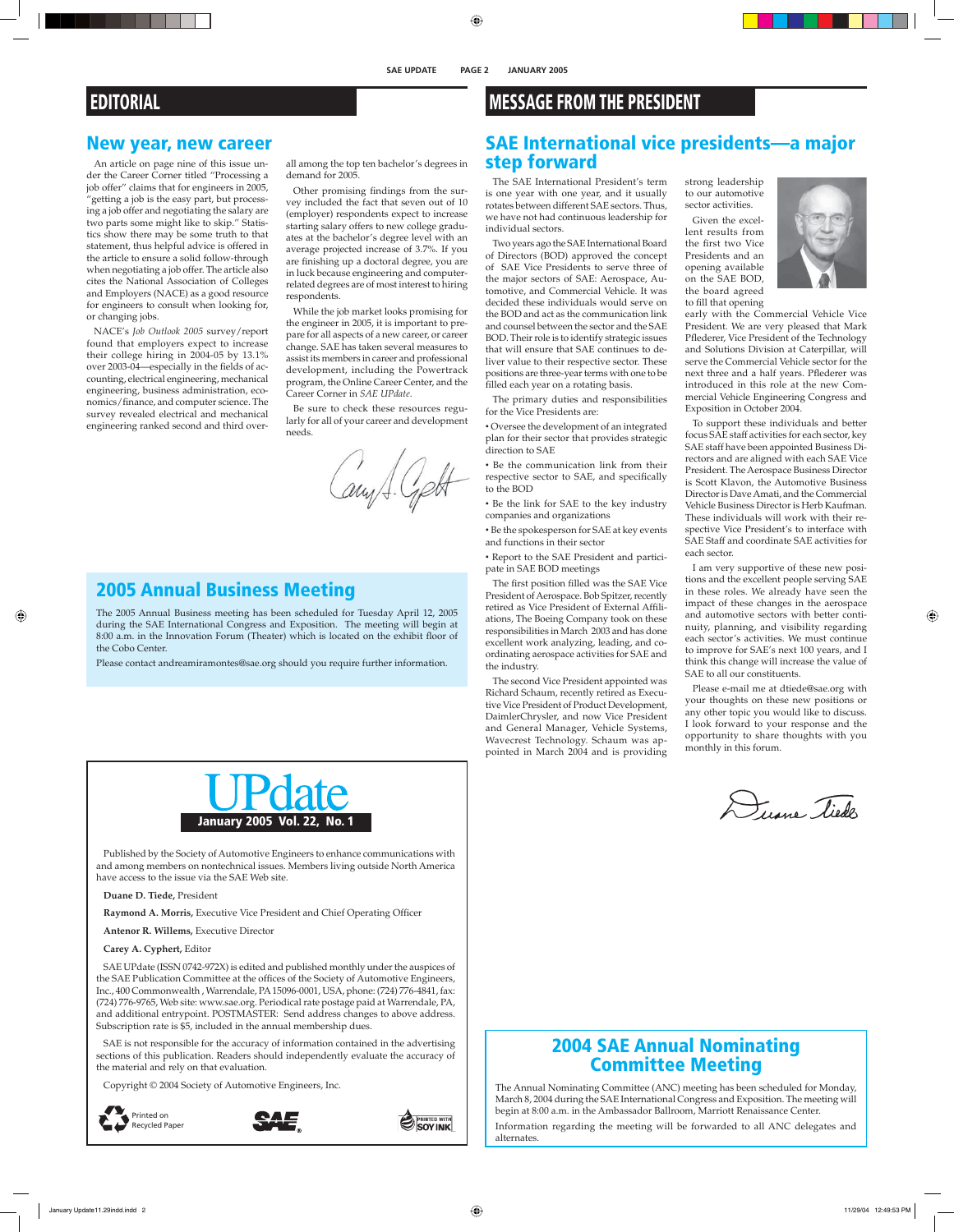

### **Andrew L. Riker, SAE's first President**

SAE's first President was Andrew L. Riker, an early pioneer of electric vehicles who later produced the Locomobile Co.'s first gasoline-powered car.



Riker served as SAE President for three years from 1905 through 1907. Born in

1868, he produced his first electric car in 1894, using a pair of Remington bicycles as a base. The Riker Electric Vehicle Co., based in Elizabethport, NJ, became one of the country's leading manufacturers of electric vehicles, including cars, trucks, vans, and trolleys.

Riker gained acclaim for his development of high-speed electric cars. In 1901, his electric-powered racer known as "The Riker Torpedo" set a world speed record for electric cars that stood for 10 years. Five-ton electric trucks produced by the Riker Co. were also in use in New York City in the early 1900s.

Riker became vice president of the Locomobile Co. in 1902, overseeing the production of automobiles powered by two- and four-cylinder internal-combustion engines. His design of the company's first gasolinepropelled car had many features that were largely unfamiliar to the American market, including a sliding gear transmission, steel frame, and gear-driven electric generator.

In 1904, he designed a special 90-hp race car, and in 1908, he developed Locomobile's "Old 16," the first American car to win an international race (the Vanderbilt Cup). The victory boosted the reputation of American automotive engineering throughout the world.

In the World War I era, Riker/Locomobile trucks were very popular, and heavily advertised in publications such as *Scientific American* and *The Saturday Evening Post*. Riker was appointed to the U.S. Naval Consulting Board in 1915, chairing the board's committee on internal-combustion motors.

Riker died in 1930. Three Riker electric vehicles, including a truck and a racer, are housed at the Henry Ford Museum in Dearborn, MI. The book *Andrew L. Riker and The Electric Car-A Biography of the Young Riker* by Neal Donovan, published by McPherson College Press in 2003, chronicles Riker's early experiments, his contributions to the fields of electricity and transportation, and his business dealings.



*The Riker Torpedo built in 1901.*

### **Student poster competition celebrates centennial**

*A World in Motion* (AWIM) students will be eligible to join in the celebration of SAE's 100th anniversary by creating posters which interpret the theme "SAE 100: Leading Our World In Motion."

The posters will be judged on theme interpretation, originality, and visual effectiveness. They must be created on flat paper sized between 15" x 20" and 22" x 28". Markers, crayons, pen and ink, colored pencils, watercolors, or poster paint may be used.

Grand prize winners in each of three categories (Grades 4-5; Grades 6-7; and Grades 8-10) will a receive \$500 U.S.

Savings Bond. Each school may submit one entry per category to their regional SAE section. The entries must be postmarked by February 1, 2005. Section judging will then take place and each section will submit the winning entries from their section to SAE headquarters. A special committee of SAE members will then judge the displayed posters at the SAE 2005 World Congress, where the grand prize winners will be announced.

For further rules and details, and for entry forms, call (800) 457-2946, or visit www.sae.org/sae100.

### **100th Anniversary commemorative products available**

As part of the celebration of SAE's 100th anniversary, a line of more than 40 commemorative products featuring the "SAE 100" logo is now available.

Shirts featuring the logo are available in a wide variety of styles, including long-sleeve denim shirts, crew and V-neck casual shirts, golf/polo shirts, fleece sweatshirts, and V-neck wind shirts.

Three styles of jackets (leather, poplin, and nylon fleece-lined hooded) and four styles of caps are available. Other commemorative products include mugs, umbrellas, duffle bags, and pen/pencil sets. Additionally, four unique crystal pieces, featuring 3-D images created inside a solid piece of optical crystal, have been developed. (Images are: Formula One car, front-end loader, road racer, and World War I bi-plane.)

For more information, or to order any of the SAE 100th Anniversary commemorative products, visit www.sae.org/sae100 and click on the "memorabilia" tab at the top of the page.

From a black tie gala and special Section functions to "mini celebrations" at various SAE conferences and the Centennial Series editions of SAE magazines, there will be many opportunities to join SAE in toasting the society's first century.

The following is a listing of dates and events for members to join in the centennial celebration.

**SAE 2005 World Congress** Banquet and many other events that will spotlight the 100th Anniversary. April 11-15, 2005 Detroit, MI

**2005 Foundation Banquet** May 2005

**2005 Government & Industry Meeting** Reception at the Air & Space Museum May 10, 2005 Washington, DC

**SAE AeroTech Congress and Exhibition** October 3-6, 2005 Dallas/Fort Worth, TX

**2005 SAE Commercial Vehicle Engineering Congress & Exhibition** Banquet and other events that will spotlight the 100th Anniversary. November 1-3, 2005 Chicago, IL

**2005 DoD Maintenance Symposium and Exhibition** October 24-27, 2005 Birmingham, AL

**2005 Student Competition** 100-Mile Mini Baja Southern Arizona

## **2005 CONGRESS**

## **(Grand) prizes for Congress pre-registrants**

Special "SAE 100" anniversary gifts will be provided to all attendees who pre-register for the SAE 2005 World Congress by March 18, 2005. Special grand prizes,, including 100th anniversary leather jackets and a trip to New York City will also be awarded during the week.

Attendees who pre-register before March 18 will receive a registration confirmation that includes a voucher for a gift to be picked up at the SAE Store, which will now be located inside Wayne Hall. Everyone who picks up their gift will be entered into a drawing for the grand prizes.

One hundred winners will receive the SAE 100 classic leather jacket. One grand

City—the birthplace of SAE. The prize winners will be announced at

prize recipient will win a trip to New York

the new Industry Networking Reception. The reception will be held Tuesday, April 12 from 5:00-7:30 p.m. in the Exhibition Hall. All SAE 2005 attendees are invited to come and interact with industry leaders and their peers from OEMs and supplier companies.

To pre-register for the SAE 2005 World Congress, visit www.sae.org/congress; call (877) SAE-CONG in the U.S. and Canada or (724) 772-4027; or e-mail CustomerService@sae.org.

## **OFFICER PROFILE**

**Landon J. Sproull** (Mbr '89), Assistant Chief Engineer, Peterbilt Motors Co., is serving a three-year term on the SAE Board of Directors (2003- 2005).

Sproull received his BSME degree from the University of Evansville,



*Landon J. Sproull*

Indiana, in 1987, and his MBA from Middle Tennessee State University in 1992. From 1988-1989 he worked as an SQA manufacturing Engineer for GM Truck and Bus. He then joined Peterbilt Motors Co. and advanced through various engineering and production positions to his current position as assistant chief engineer.

He became a member of the Mid-South Section in 1988 and transferred to the Texas Section in 1993 where he has served as Secretary (1994-95), Treasurer (1995-96), Vice Chair (1996-97), and Chair (1997-98). At the national level, Landon has served on the Sections Board as Vice Chair (2000-01), Chair (2001-02) and Finance Committee (1999-2001).

Landon received SAE's Distinguished Younger Member Award in 1996, and the Ambassador Club-First Level Award in 1997. In his spare time, Landon enjoys flying single-/multi-engine airplanes, automotive restoration, golf, and go-kart racing.

### **Technical sessions detail on Congress Web site**

Details on the technical sessions to be offered at the SAE 2005 World Congress, April 11- 14, 2005 are now available on SAE's newly developed Congress Web site at www.sae. org/congress. The site's information has been organized to parallel the core automotive technologies around which the event is built, enabling visitors to focus on their own areas of interest.

The technical session information is categorized in seven technology topics: electronics, emissions/environment, highperformance vehicles, management and marketplace, materials, propulsion/powertrain, and safety/testing. Each topic includes a list of session titles in that core technology, along with information on the date, time, and location of the sessions. Further information is also available for each specific session, including a preliminary list of paper titles and presenters.

The Web site also includes details on SAE 2005 World Congress business sessions, seminars, exhibitors, and registration information.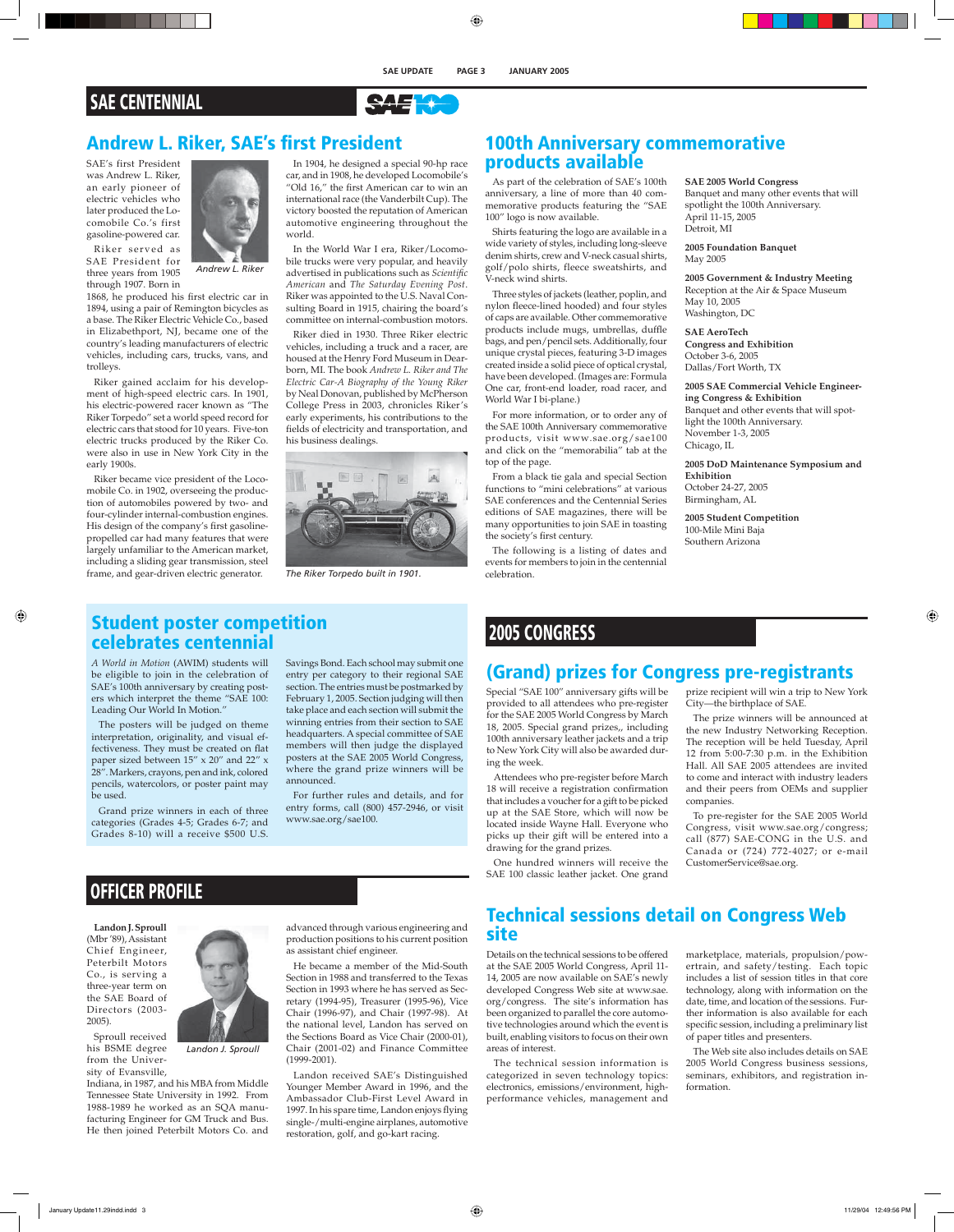## **CALL FOR PAPERS**

### **2005 AeroTech Congress and Exhibition**

The AeroTech Congress and Exhibition, to be held in the Dallas/Fort Worth airport area, at the Gaylord Opryland Texas Hotel, October 3-6, 2005, will bring together a diverse group of attendees who share the common goal of advancing the aerospace industry on all levels including air-vehicle design, manufacturing, and safety. Individual technologies and broader industry issues will be addressed at this premier aerospace event.

The AeroTech Congress and Exhibition comprises four conferences addressing issues relevant to industry.

#### **1. Advances in Aviation Safety Conference**

This conference provides a forum where the latest technical developments across the full spectrum of design, maintenance, and operations in the critical area of aviation safety can be discussed. A number of conferences cover various aspects of aviation safety, but Advances in Aviation Safety is the primary venue for technology information exchange. Covered topics include:

- Design
- Testing
- Modeling and simulation
- Human factors

ing conditions.

limited to:

**operation** 

ing

- Weather
- In-flight smoke and fire
- Equipment Analysis techniques

The 2005 SAE Aviation Environmental Inflight Icing and Aircraft Ground Deicing Conference and Exhibition is to be held August 29- September 1, 2005 at the Hilton Stockholm Slussen, Stockholm, Sweden. It is the only event that is dedicated to provide the latest technology advances and emerging issues surrounding safe aircraft

with discussions in technical and plenary sessions. Participants will have the opportunity to comment and make recommendations relative to the direction and content of what is being accomplished towards improvement in the safe aircraft in-flight icing and ground deicing operations. The topics in the forefront of the aircraft ground de/anti-icing and in-flight icing communities that will be addressed in the technical program include but are not

• Regulatory issues

#### **2. Aerospace Manufacturing and**

**Automated Fastening Conference** 

SAE has merged the Aerospace Manufacturing Technology Conference (AMTC) with the Aerospace Automated Fastening Conference (Aerofast) to create this new, exciting event. Technical sessions will enable attendees to explore the latest in both subassembly and final assembly technologies and processes that focus on building stronger, lighter aircraft more quickly and economi-

cally. Covered topics will include: • Composite manufacturing and process-

ing

- Lean manufacturing and supply chain management
- Virtual and information technologies for manufacturing
- Advancement in manufacturing and process development
- Advanced metal manufacturing processes and techniques
- Machine technology and assembly automation
- Quality integration in advanced assem-

#### **3. International Powered Lift Conference (IPLC)**

The IPLC is the premier event for engineers, technologists, and managers to discuss the latest developments in vertical and/or short take-off and landing (V/STOL) aircraft research, concepts, and programs. It

### **2005 In-flight Icing and Aircraft Ground Deicing Conference**

bly

#### **Aircraft in-flight icing**

- In-flight icing simulation-experimental and facilities
- In-flight icing simulation-CFD
- Icing effects on aircraft performance
- SLD engineering tools development
- In-flight ice protection systems
- 
- 

### **Environment icing meteorology**

• Forecasting icing conditions

• Meteorological studies of atmospheric icing conditions

• Remote detection of atmospheric icing conditions

• Tools, systems and instrumentation to measure icing conditions

Abstracts for either papers or oral-only presentations should be 300-500 words in length, presenting facts that are new and significant, and including results achieved, if applicable. Abstracts are to include the title and author's contact information. Please submit all abstracts online.

For general information on the conference, contact Chris Durante at cdurante@sae.org or by phone at (724) 772-7191.

**Abstract deadline:** January 31, 2005 **Final deadline:** June 20, 2005

is the only event focused on the technologies, promise, and progress of powered lift systems, with applications ranging from helicopters to advanced rotorcraft to runway-independent aircraft to jet-borne lift aircraft. Covered topics will include:

- UAVs
- Helicopters
- New army initiatives
- Advanced concepts
- ESTOL programs
- JSF program
- Lean aircraft development
- Integrated flight and powerplant control
- Modeling and simulation
- Lift-system technologies
- Testing
- Future concepts
- Jet-induced effects
- 

**4. World Aviation Aerospace Conference**  The World Aviation Aerospace Congress provides a unique forum for the international aircraft design, development,

## **Great Ideas Competition 2005**

The Great Ideas Competition will be held at the DoD Maintenance Symposium and Exhibition, October 24-27, 2005 in Birmingham, AL.

Selected presenters will be given the opportunity to highlight promising new technologies, processes, or business practices to the symposium audience. Presentations must be technical in nature—focused on current, or potential maintenance operations, or management—and avoid commercialism.

#### **Abstracts are to be 300-500 words, and will be judged on the basis of:**

• Original contribution to the state of the art

• Technical accuracy

• Test data or valid simulation support for all performance claims and conclusions

• Feasibility or practicality of the idea

operations, and research communities to meet and to communicate across traditional organizational boundaries. Covered topics will include:

- Commercial aircraft programs
- Military aircraft programs
- Applied technology and methods
- Access to space

Abstracts for written papers or oral-only presentations should be 300-500 words in length, present facts that are new and significant, and include results achieved, if applicable. Abstracts--including paper title, author name(s), mailing address, telephone number, facsimile number, and e-mail address--should be submitted no later than February 11, 2005. Abstracts should be submitted to each specific conference at http://www.sae.org/aerotech.

Details about the conferences will be announced and updated on SAE's Web site at http://www.sae.org/aerotech as information becomes available.

**Abstract deadline:** February 11, 2005

- **Draft deadline:** May 27, 2005
- **Final deadline:** August 5, 2005

An evaluation board with maintenance expertise will select the finalists. The presenters will be notified of acceptance by August 19, 2005.

#### **Abstract guidelines:**

- Submit in Microsoft Word format
- Include complete contact information at the bottom left corner of the abstract
- Filename should be the presenter's last name
- Limit one presenter per presentation
- Submit via e-mail to Nancy Eiben, staff team leader, at naneiben@sae.org. The email subject line should read, "Great Ideas- (insert presenter's last name)."
- Call Nancy Eiben at (724) 772-8525 if you have any questions about the competition. **Submission deadline:** July 15, 2005

## **Renew your membership before December 30!**

Check your SAE membership card. If you have an expiration date of December 30, now is the time to take action and renew for 2005. If you have not already done so, here are your options:

**Automatic renewal:** This feature is perfect for you if you do not want to receive membership renewal reminders every year. You give authorization for SAE to charge your credit card each year at renewal time and we renew your membership automatically. Plus, you'll save \$10 on your membership dues every year you are in the Automatic Membership Renewal Program.

**Renew online:** This is a fast, easy way to renew, and you can save money, too. Reduce your dues from \$90 to \$85 by renewing on the SAE Web site at www. sae.org/renew. Payments online are by credit card only, and VISA, MasterCard, American Express, and Discover are

accepted. To ensure your privacy, your membership renewal will be processed on our secure server. You will need your login ID and password. Call (724) 776-4970 or e-mail CustomerService@sae.org for ID and password help.

**Renew by mail:** If you have not yet received a renewal notice in the mail, call (877) 606-7323 to request one. Complete your membership renewal form and mail it along with payment—either credit card or check—in the envelope we provide.

**Renew by phone:** Call (877) 606-7323 or (724) 776-4970 outside the U.S. and Canada, and an SAE Customer Service Representative will assist you.

**Renew by fax:** Fax your completed form and credit card payment information to (724) 776-0790. To prevent duplicate charges, please refrain from mailing the completed form to Headquarters.

• Aircraft de/Anti-icing fluids • Runway and taxi way deicing and snow

removal operations

**Aircraft de/anti-icing during ground** 

• Airplane de/anti-icing operations

• Airplane de/anti-icing Equipment

• Ground ice detectors

and recycling fluids

• Aircraft de/anti-icing methods and train-

• Environmental regulations for capturing

operation in environmental icing and deic-This conference will include presentations and workshops in topics listed below, along • In-flight icing effects on rotorcraft • In-flight ice detectors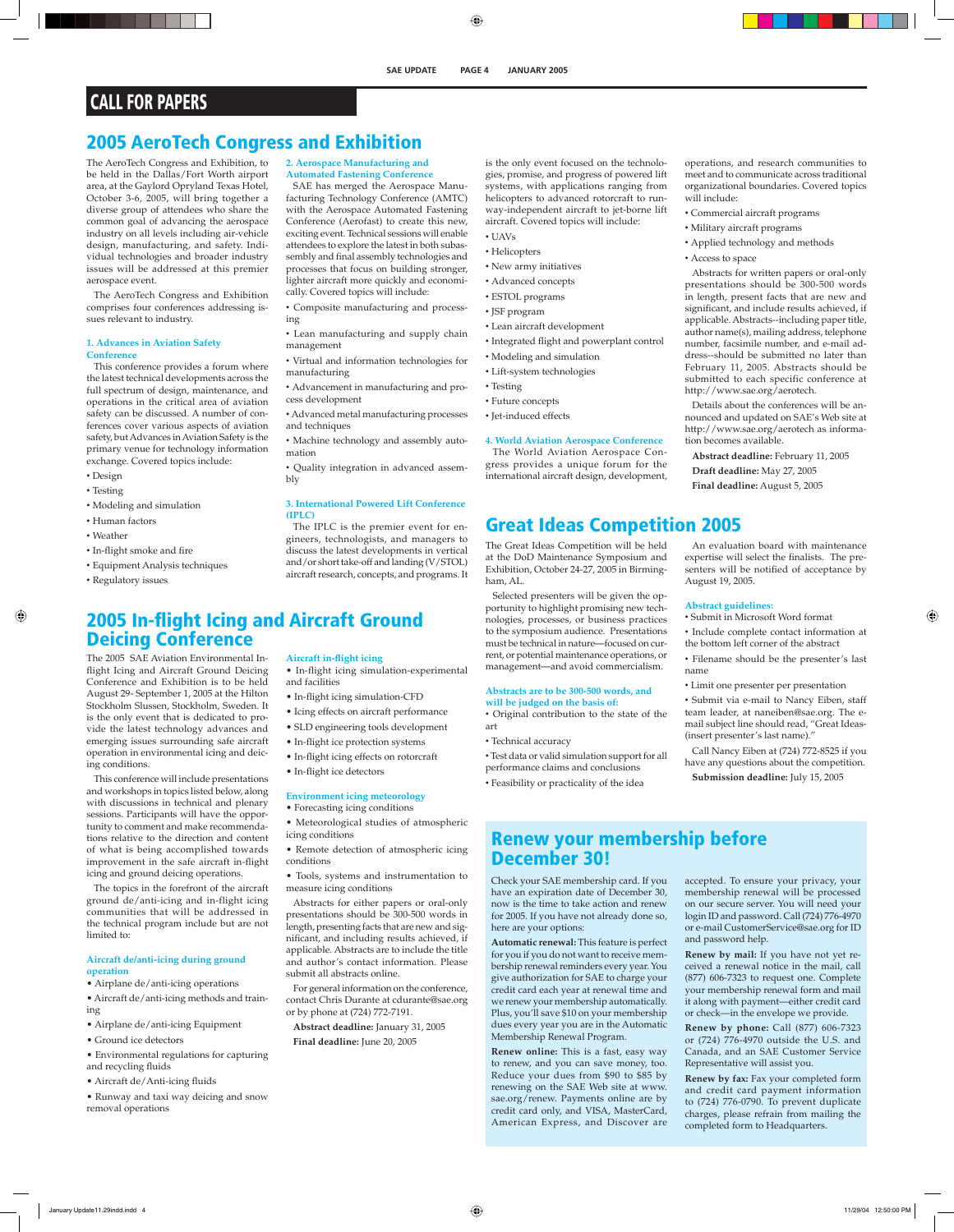## **CALL FOR PAPERS**

### **2005 International Powered Lift Conference (IPLC)**

The International Powered Lift Conference (IPLC) is the premier event for engineers, technologists, and managers to discuss the latest developments in vertical and/or short take-off and landing (V/STOL) aircraft research, concepts, and programs. It is the only event focused on the technologies, promise, and progress of powered lift systems, with applications ranging from helicopters and advanced rotorcraft, to runway-independent and jet-borne lift aircraft.

IPLC 2005 is cosponsored by SAE Aerospace, the American Institute of Aeronautics and Astronautics (AIAA), the American Helicopter Society (AHS), and the Royal Aeronautical Society (RAeS). IPLC 2005 will be administered by SAE as part of the integrated set of conferences conducted under the umbrella event of the SAE AeroTech Congress & Exhibition, scheduled for October 3-6, 2005 at the Gaylord Opryland Texan Hotel at the Dallas/Fort Worth Airport.

IPLC will focus on three primary thrusts: advanced rotorcraft, jet-lift, and recent progress in the underlying science and technology. The planning committee is seeking abstracts of written papers and oralonly presentations for the following topics. The committee will also consider abstracts on other topics related to the scope of this conference.

Abstracts should be 300-500 words in length, present facts that are new and significant, and should include results achieved, if applicable. Abstracts, including paper title, author name(s), mailing address, telephone number, facsimile number, and e-mail address, should be submitted no later than February 11, 2005.

Abstracts may be submitted online or e-mailed to iplc@sae.org. Please do not submit your abstract by both methods. For online submission, you will be directed to submit your abstract to a specific session; when e-mailing, please indicate by session code which session is most appropriate for your paper. If you are not sure of the best placement for your abstract, please submit it to Session Code IPLC24-other.

Details about the conference will be announced and updated on the International Powered Lift Conference website as information becomes available.

**Abstract deadline:** February 11, 2005 **Draft deadline:** May 27, 2005

**Final deadline:** August 5, 2005

## **Become a Company Representative**

Help spread information about the benefits of SAE by becoming a Company Representative at your workplace. Company Reps are SAE ambassadors who serve as information resources for SAE members and nonmembers. Receive important SAE information first and be responsible for signing up new members, routing timely SAE notices, supplying necessary forms, and answering questions that your co-workers may have about SAE programs and activities. Company Reps receive early SAE news appropriate to their industry, as well as up-to-date membership materials to help them spread the word.

If you'd like to serve as a Company Rep at your worksite, call (724) 772-7138, fax (724) 776-3393, or e-mail companyrep@sae.org.

## **SAE** International

Leading Our World In Motion • 1905-2005

### **INSTRUCTORS WANTED**

SAE Professional Development is seeking experienced engineering professionals with industry/academic backgrounds to propose, develop, and instruct seminars covering all technical areas, including:

- ✓ OBD II
- ✓ By-wire Technologies ✓ Homogeneous Charge
- ✓ Advanced Engine Technologies
- ✓ Hybrid Electric Vehicles ✓ Hydraulic Brake Systems
- Compression Ignition ✓ Vehicle Stability/Rollover
- ✓ Steering Systems
	- Prevention Technologies ✓ Other technical areas will also be considered.

The potential seminar instructor must have experience in either the engineering field, academia, or both. All submitted seminar proposals will be evaluated by a Technical Keview Committee to ensure high quality and value to the engineering community.

**Interested individuals should contact:**

Bev Hoerner Manager, New Seminar Development SAE Professional Development 400 Commonwealth Drive Warrendale, PA 15096-0001 Phone: 724-772-8553 E-mail: bhoerner@sae.org Or visit on-line at www.sae.org/calendar/semguide.htm

### **23rd Annual Brake Colloquium and Exhibition**

The 23rd Annual Brake Colloquium & Exhibition held at the Omni Championsgate Orlando, FL on October 9-12, 2005, brings together brake industry experts and specialists from all points of the globe to learn about, present, and display the latest technological innovations of brake friction materials and systems.

Abstracts for potential SAE papers and presentations are now being invited on (but are not limited to) the following subjects:

- Materials
- NVH
- New Technology
- Variability reduction and fingerprinting • Testing
- Models and simulation
- Systems

A digest of 200-300 words that states the objective of the paper/presentation; outlines the problem requiring solution, or the method of approach to research; is explicit with respect to the types of data to be included; and summarizes the conclusions that will be made.

The following information will be required during the on-line submission process:

- Tentative title
- Name of the author and co-authors.

• Author and co-author business affiliation, mailing address and telephone and fax numbers, e-mail addresses

• Selection of one of the session topics listed above

Each submission should include the following:

## **MEETINGS UPDATE**

## **Meetings and symposia schedule**

For more information about meetings and symposia, call SAE Customer Service toll-free at (877) 606-7323 ((724) 776-4970 outside the U.S. and Canada). Additional meeting details can be found on SAE's Web site at www.sae.org/calendar/meetings.htm; symposia details at www.sae.org/calendar/toptecs.htm.

| <b>SAE Ground Vehicle Design and Manufacturing Events</b>                                            |                     |                        |
|------------------------------------------------------------------------------------------------------|---------------------|------------------------|
| Hybrid Vehicle Technologies-<br>Today and Tomorrow                                                   | February 9-10, 2005 | Costa Mesa, CA         |
| *SAE 2005 World Congress                                                                             | April 11-14, 2005   | Detroit, MI            |
| Plug in and Drive:<br>Automotive Electronics-Convergence<br><b>Transportation Electronics Series</b> | January 7, 2005     | Las Vegas, NV          |
| Intelligent Asset Management Symposia                                                                | March 1-2, 2005     | Fort Lauderdale, FL    |
| Heavy Truck Handling, Dynamics<br>and Control                                                        | May 3-4, 2005       | Greenville, SC         |
| Government/Industry Meeting                                                                          | May 9-11, 2005      | Washington, DC         |
| Vehicle Thermal Management Systems                                                                   | May 10-12, 2005     | Toronto, Canada        |
| Fuels and Lubricants Meeting and<br>Exhibition                                                       | May 11-13, 2005     | Rio de Janeiro, Brazil |
| Noise and Vibration Conference and<br>Exhibition                                                     | May 16-19, 2005     | Traverse City, MI      |
| <b>Aerospace Design and Manufacturing Events</b>                                                     |                     |                        |
| Aviation Maintenance and Human<br>Factors Symposium                                                  | May 17-18, 2005     | Arlington, TX          |

*\*Events at which SAE seminars will be conducted.* 

• Objective

- Problem definition
- Approach methodology (theoretical and/ or experimental)
- Supporting data
- Conclusion

Each year the Colloquium receives far more submissions than can be accommodated in the 3 days of the event. Each submission is evaluated to the following criteria:

- Submission fits identified session topics
- New contribution, concept or conclusion

• Technical Orientation (non-commercial) • Quality of content, grammar and struc-

ture • Conclusions with supporting data

Offered papers shall not have been published elsewhere; and if accepted, contributors are not to release their paper for publication through other media.

Paper acceptance will be based on organizer moderated peer review of draft manuscripts. Authors will be charged a nominal registration fee.

Abstracts are to be submitted online via the SAE Web site. Upon submission, you will receive an automatic reply with your tracking number.

For questions, contact Nori Fought at (248) 273-2465 or e-mail brakemtg@sae.org

**Abstract deadline:** February 3, 2005 **Draft deadline:** April 26, 2005

**Final deadline:** August 18, 2005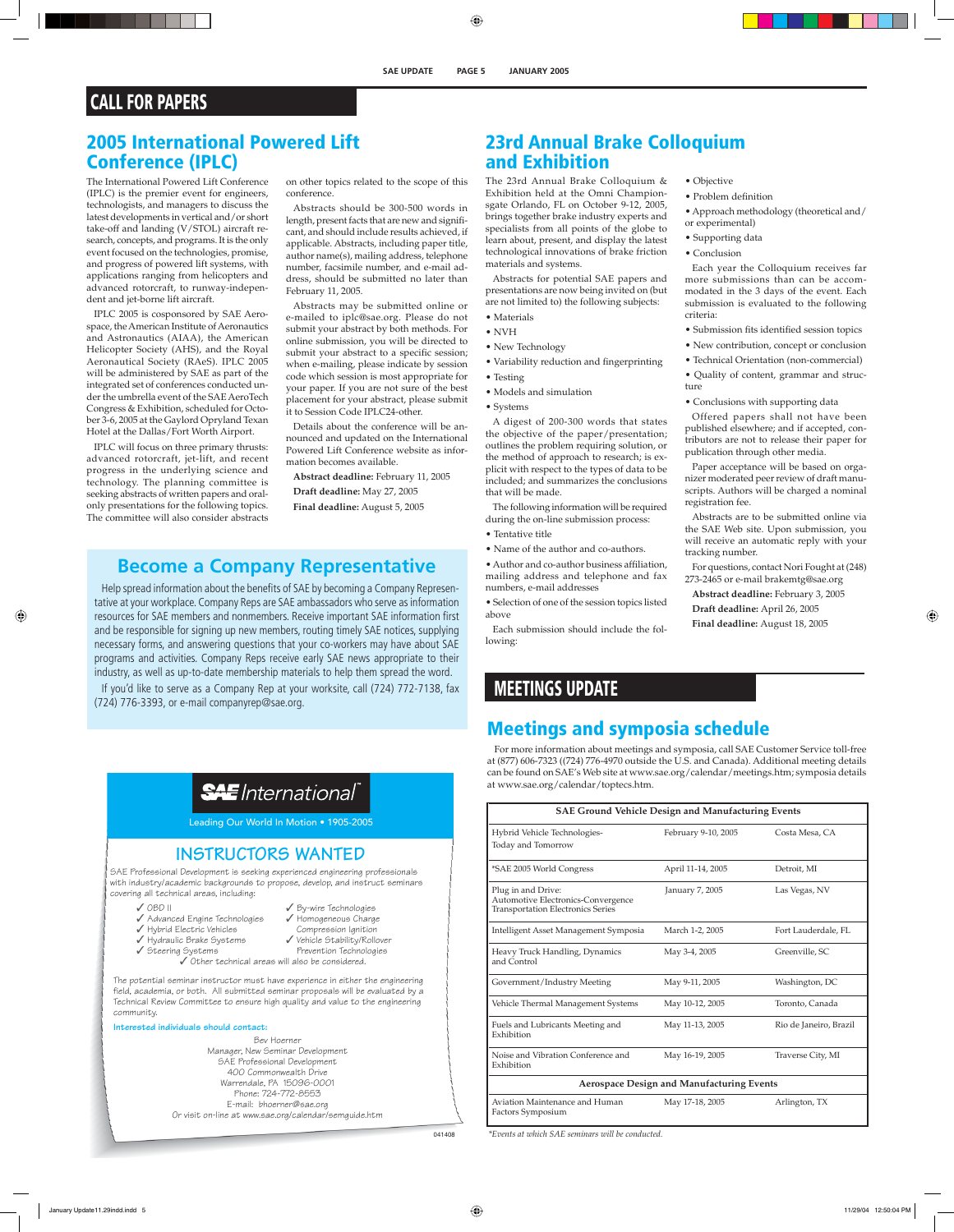## **AWARDS**

### **Team of authors receive 2003 Wright Brothers Medal**

The technical paper "An Experimental Investigation of SLD Impingement on Airfoils and Simulated Ice Shapes" has been recognized by SAE with the 2003 Wright Brothers Medal. The award was presented to the authors at a luncheon on Wednesday, November 3, 2004, during the World Aviation Congress in Reno, NV.

Established in 1927, the award annually recognizes the author(s) of the best paper(s) relating to the invention, development, design, construction, or operation of an aircraft and/or spacecraft presented at a meeting of the society, or at any of its sections. Consideration is given to the value of the author's contribution to the state of the art in furthering flight technology, whether it pertains to aircraft or spacecraft systems or their parts, components, subsystems, or accessories. The award honors Orville (an early SAE member) and Wilbur Wright, the first successful builders and operators of heavier-than-air flying equipment.

This year's award-winning authors include:

Michael Papadakis, the lead author, is a professor in the Aerospace Engineering Department at WSU in Wichita, KS. He is also director of the aircraft icing laboratory at the school's National Institute for Aviation Research (NIAR). His main research interests are in aircraft icing, theoretical and experi-



*Wichita State University (WSU)* 

mental aerodynamics, and computational fluid dynamics. In addition, he has conducted research in computational aeroacoustics and computational electromagnetics. Since 1986 he has directed or co-directed over 80 research projects. He received bachelor's and master's degrees in aeronautical engineering from Loughborough University in the United Kingdom, and his doctorate in aeronautical engineering from Wichita State University.

Arief Rachman is currently a software tester with CCH Inc., a WoltersKluwer company. Previously, he served on the research team at Wichita State University (WSU) and was heavily involved in several water drop-



*Arief Rachman, CCH Inc.*

let impingement projects, including two tests in the icing research tunnel at NASA Glenn Research Center. His experience includes several icing research projects funded by NASA and the FAA. Rachman holds bachelor's and master's degrees in aerospace engineering from WSU.

See-Cheuk Wong is a research scientist at WSU. He works in aircraft icing research and has been involved in projects related to water impingement on airfoils and simulated ice shapes. Wong received his doctoral degree in aerospace engineering from

Collin S. Bidwell is



*See-Cheuk Wong, Wichita State University (WSU)* 

*Colin S. Bidwell, NASA Glenn Research Center* 

*Timothy J. Bencic, NASA Glenn Research Center* 

Wichita State University in 2004. He also holds a bachelor of science and a masters of science from WSU.

a research engineer with over 22 years of experience in the Icing Branch at NASA Glenn Research Center. He has been involved with the development of wind-tunnel

and flight-based experimental icing databases, and with the development of ana-

lytical tools for the design and certification of aircraft ice-protection systems. Bidwell received his bachelor's degree in aerospace engineering from the University of Michigan in 1985.

Timothy J. Bencic is a research engineer in the Optical Instrumentation and NDE Branch at the NASA Glenn Research Center with 21 years of experience in aerospace testing. He has worked in the area of imaging measurement tech-

niques for use in windtunnel-based aircraft

icing and luminescent coatings for global pressure and temperature applications for the last 12 years. Bencic received a master's degree in electrical engineering from Cleveland State University in 1989.

For more information, contact SAE Awards and Scholarships Program Manager Lori Pail at (724) 772-8534 or at lorile@sae.org.



struction of commercial air transports.

*Alain Garcia, Executive VP, Airbus*

Garcia has shown the highest of engineering capability and leadership from his contributions to the design of the Concorde (the first supersonic commercial air transport) to prominent participation in the Airbus A320, which has become the most successful aircraft put into service by Airbus. He was responsible for the direction of the A330/A340 large wide body, and leadership of the engineering design team for the Airbus A380, which has significantly advanced the state of the art for commercial air transports.

Established in 1992, this award honors individuals for outstanding contributions to the field of aerospace engineering and enhances the image of SAE in the aerospace community. The award recognizes individuals who have applied their leadership skills to make significant contributions leading to great positive impact on the aerospace community.

Garcia joined Aerospatiale (then Sud Aviation) in 1966 as a flight controls engineer in the Concorde program. He became head of powerplant systems in 1972, working specifically with applications for the Airbus

## **Aerospace Engineering Leadership Award winner announced**

programs, where he developed new standards related to powerplant integration. In 1987, he became Chief Engineer for Aerospatiale, in charge of the A330/A340 program from its inception to initial inservice years.

Garcia, who has been involved in Airbus programs since 1969, was appointed Vice President, General Engineering, at Airbus in 1994. He was in charge of the consortium's engineering policies and aircraft performance. In January 1997, he succeeded Bernard Ziegler as Senior Vice President of Engineering. In 2001, he was appointed Executive Vice President of Airbus SAS, as head of engineering.

He has taught thermodynamics and propulsion in Toulouse engineering colleges and participated in a number of international seminars and symposia. He is also a member of the Haut Conseil Scientifique de l'ONERA.

Garcia has received the following honors: Membre de l'Académie Nationale de l'Air et de l'Espace; Fellow of the Royal Aeronautical Society; Membre Emérite of the French Aeronautical and Astronautical Association; Prix Aéronautique AAAF (2001); Médaille de l'Aéronautique (2002); and Honorary President of Eurocaé (active from 1999 to 2002).

He graduated in 1966 from the Ecole Nationale Supérieure d'Arts et Industrie de Strasbourg, France, with additional training in aero engines in Bristol, England, and aerodynamics at ENSICA in France.

For additional information, go to: www. sae.org/news/awards/list/aero\_leadership.

### **Rumbaugh outstanding student leader chosen**

*Alta Karpenko*

Alta Karpenko, a 2004 engineering graduate of The University of Western Ontario, has been named the 2004 recipient of the SAE Rumbaugh Outstanding Student Leader Award. Karpenko will

be presented with the award during the Honors Convocation



This award, established by Max E. Rumbaugh Jr., former SAE Executive Vice President, annually recognizes an outstanding SAE student leader, encouraging continued participation in SAE throughout his or her professional career. The award is based on leadership skills demonstrated during the student's senior year of undergraduate studies, and the recipient must be employed in a mobility-related industry at the time of selection.

Karpenko was nominated by the acting chair of the mechanical engineering department at The University of Western Ontario based on her exceptional participation in, and support of, SAE activities. As an SAE student member, Karpenko served as both chair for the school's collegiate chapter and captain of the Aero Design team. She also acted as a liaison between the local professional SAE Chapter and the student group. Karpenko is described by her professor as "a dynamic and resourceful person, dedicated to the advancement of others as well as herself."

Karpenko graduated from The University of Western Ontario in June 2004 and is currently a mechanical engineer at Armatec Survivability Corp., where she works on projects related to the protection of military ground vehicle crews from accidents and hostile threats.

## **SAE** International

**Save time and money**, while helping your company and employees succeed! Visit **www.sae.org/corplearning** for SAE Corporate Learning Solutions.

"In-house training designed *by* engineers, *for* engineers."

*Michael Papadakis,*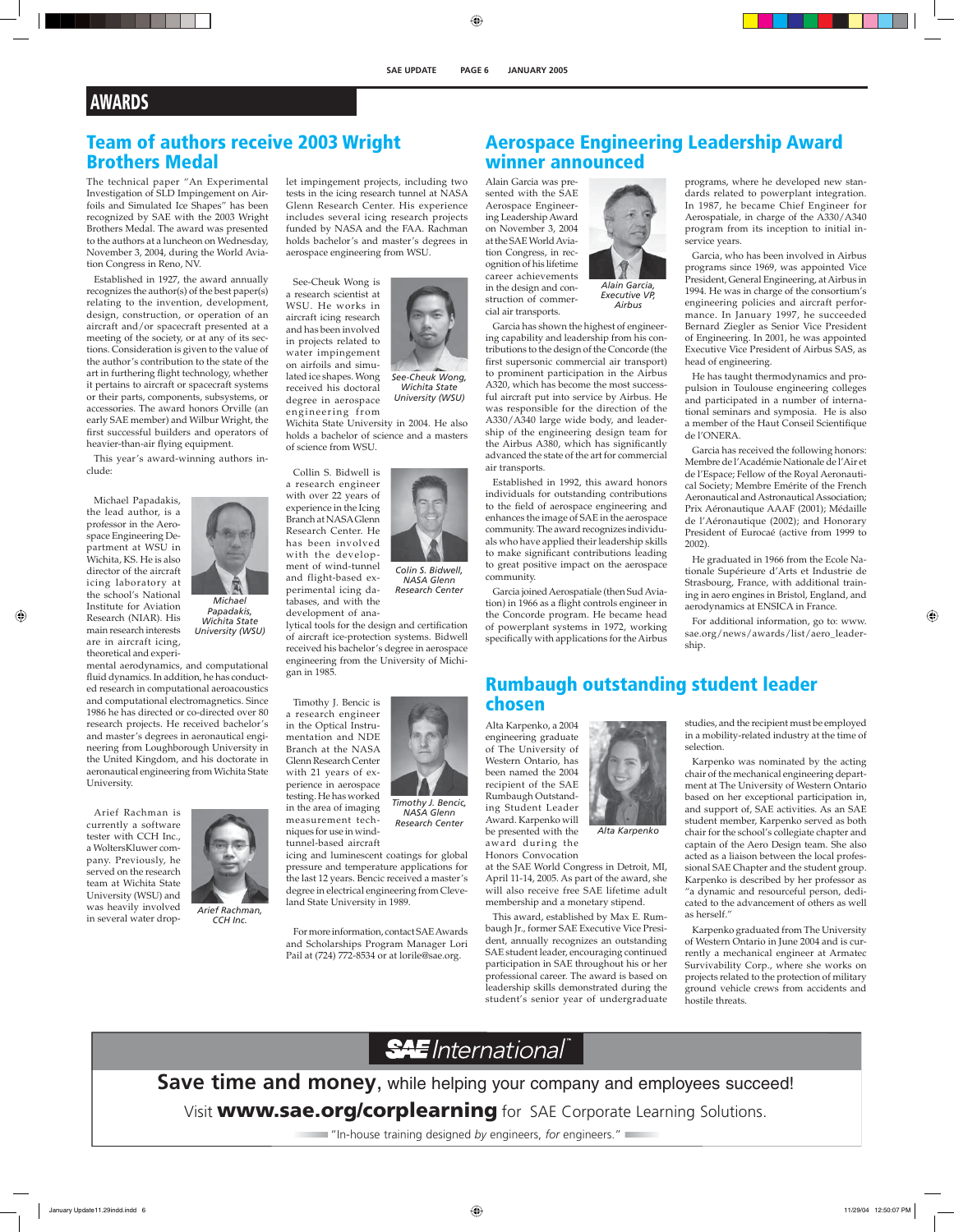## **Lubricant research award presented**

The 2003 Award for Research on Automotive Lubricants was awarded to two outstanding authors during the SAE Powertrain and Fluid Systems Conference and Exhibition on Tuesday, October 26, 2004. The authors recognized were Sanjay Gulwadi and Gary Shrimpling for their paper "Journal Bearing Analysis in Engines Using Simulation Techniques."

This award recognizes accomplishments and acknowledges contributions through original research and/or developments to the better mutual adaptation of lubricants and lubricated automotive systems or components.

The 2003 Award was presented by Irwin Goldblatt, Executive Director, Technology, Castrol North America, and Outgoing Chair, 2003 Research on Automotive Lubricant Award Board.

Gulwadi has been working for the past 11 years in the areas of design-analysis, simulation and modeling related to engine tribology, lubrication systems, combustion and in-cylinder flow. His winning paper research was com-



pleted during his career with Ricardo, where he developed tools and techniques for a better understanding of the dynamic behavior of various mechanical components with application to the power cylinder system and automotive journal bearings. Gulwadi is currently a senior engineer working on John Deere power system projects at Volt Services. He has been an SAE associate member for more than 10 years. Gulwadi holds his bachelor's degree in engineering from Mangalore University in India and his



*From lefft to right are James Linden, Incoming Chair of Award Board, Sanjay Gulwadi, 2003 Recipient, and Irwin Goldblatt, Outgoing Chair of Award Board.*

master's and doctorate degrees in mechanical engineering from Marquette University in Milwaukee.

Shrimpling, a senior software engineer, has dedicated his engineering career to the area of finite element analysis (FEA) and works at Ricardo to integrate FEA tech-



Sanjay Gulwadi and all the me- Gary Shrimpling chanical simulation of

> pistons and bearings in reciprocating engines. His award winning research was a culmination of efforts to leverage FEA techniques to provide the structural flexibility data that is key to accurate prediction of elasto-hydrodynamic effects. Shrimpling has been an associate member of SAE for more than seven years and is a 15-year associate member of the Institute of Mechanical Engineers of the UK Currently a resident of Lockport, IL, Shrimpling holds a bachelor's degree in mechanical engineering from the University of South Hertfordshire, England.

### **2003 Horning Memorial Award presented**

The 2003 Harry L. Horning Memorial Award was presented on Tuesday, October 26, 2004, at the SAE Powertrain and Fluid Systems Conference and Exhibition. The award recognized seven authors for their outstanding technical paper entitled, "Effect of Hydrocarbon Molecular Structure in Diesel Fuel on In-Cylinder Soot Formation and Exhaust Emissions."

Presented in honor of former SAE President Harry Horning, this award recognizes accomplishments and acknowledges contributions through research and development to the better mutual adaptation of fuels and engines.

The award is looked upon in the society as one of the highest recognitions that can be accorded to researchers in this field. The award was presented by Thomas W. Ryan III, Southwest Research Institute and Outgoing Chair of Horning Memorial Award Board.



*Pictured from left to right are Thomas W. Ryan III, Kiyomi Nakakita, Walter Weissman, and John Farrell.*

Recipients of the 2003 Harry L. Horning Memorial Award include: Kiyomi Nakakita, Hitoshi Ban, Semon Takasu, Yoshihiro Hotta, Kazuhisa Inagaki of Toyota Central R&D Labs, and Walter Weissman and John T. Farrell of ExxonMobil Corp.

## **AWARDS CALL FOR NOMINATIONS**

#### **Automotive policy analysis award**

The **Barry D. McNutt Award for Excellence** recognizes individuals who have made outstanding contributions to the development of improved federal automotive policy. SAE recognizes the importance of sound policy analysis and inspires members of the mobility community in government, industry, and elsewhere to strive for excellence.

**Nomination deadline:** January 15, 2005

**Submission:** For more information and a nomination form, go to http://www.sae. org/news/awards/list/mcnutt/

#### **Aerospace product/customer support management award**

The **SAE Aerospace Customer Support Person of the Year Award** recognizes individuals who in the assessment of his/her peers has contributed to the advancement in safety, reliability, and product worthiness in air transport and/or military aircraft through his/her initiative, dedication, and excellence in personal interfaces when working with customers and users to achieve operational efficiency.

**Nomination deadline:** February 1, 2005

**Submission:** For more information and a nomination form, go to http://www.sae. org/news/awards/list/customersupport/

#### **Aerospace engineering leadership award**

The **SAE Aerospace Engineering Leadership Award** recognizes an individual for outstanding contributions to the field of aerospace engineering through his/her leadership skills and significant contributions leading to great positive impact on the aerospace community.

**Nomination deadline:** February 1, 2005 **Submission:** For more information and a nomination form, go to http://www.sae. org/news/awards/list/aero\_leadership/

#### **Civil air transportation professionals lecture**

The **SAE/AIAA William Littlewood Memorial Lecture** provides for an annual presentation and recognizes a distinguished leader in the field of civil air transportation. The objective of the lecture is to advance air transport engineering, and to recognize those who make personal contributions to the field.

**Nomination deadline:** February 1, 2005 **Submission:** For more information and a nomination form, go to http://www.sae. org/news/awards/list/littlewood/

#### **Air transportation and aerospace award**

The **Franklin W. Kolk Air Transportation Progress Award** recognizes individuals for unique and outstanding contributions to air transportation and/or contributions to the work of the aerospace technical committees in developing aerospace standards, specifications, technical reports and data through cooperative research. Selection is based on originality and value of the contribution, the impact and influence on the progress anddevelopment of air transportation, and peer recognition.

**Nomination deadline:** February 1, 2005 **Submission:** For more information and a nomination form, go to http://www.sae. org/news/awards/list/kolk/

#### **Aerospace design and development award**

The **Clarence L. (Kelly) Johnson Aerospace Vehicle Design and Development Award** recognizes individuals who have had a distinguished career involving significant contributions in the innovative design and development of advanced aircraft and/or spacecraft. Nominations will be judged primarily for the technical value and originality of the contributions which have expanded the knowledge of aerospace engineering. **Nomination deadline:** February 1, 2005

**Submission:** For more information and a nomination form, go to http://www.sae. org/news/awards/list/johnson/

#### **Aerospace operations award**

The **Marvin Whitlock Award** recognizes an individual for significant technical contributions and/or innovation related to operational availability of aircraft. Operational availability includes areas such as repair design, tooling, maintenance practices, logistics, inspection, modification, and safety. Established in 1988 by the Aerospace Council, this award acknowledges and commemorates the distinctive management contributions of the late Marvin Whitlock, Senior Vice President of Maintenance and Operations and a member of the United Air Lines Board of Directors.

**Nomination deadline:** February 1, 2005

**Submission:** Visit the SAE Web site at http://www.sae.org/news/awards/list/ whitlock/

#### **Off-highway managerial award**

The **Sid Olsen Engineering Manager Award**  recognizes an outstanding engineering manager in the off-highway industry who demonstrates capabilities in field-proven products and/or services, successful protégés, development of outstanding teams, unquestioned integrity, charismatic leadership, and creation of a supportive environment allowing a customer/product focus.

**Nomination deadline:** May 1, 2005

**Submission:** For further information and a nomination form, go to www.sae.org/ news/awards/list/olsen/

#### **Off-highway/powerplant industry engineer award**

The **AEM Outstanding Young Engineer Award for the Off-Highway Industry** recognizes a young engineer in the off-highway or powerplant industry who demonstrates outstanding leadership skills, teamwork, integrity, innovation, community involvement, and participation in SAE activities. Candidates should be nominated by their managers or supervisors.

**Nomination deadline:** May 15, 2005 **Submission:** Visit www.sae.org/news/ awards/list/outstanding/youngoh.htm

**SAE** International

**New** Look. **New** Navigation.

Faster. Easier. More convenient. Better.

**www.sae.org**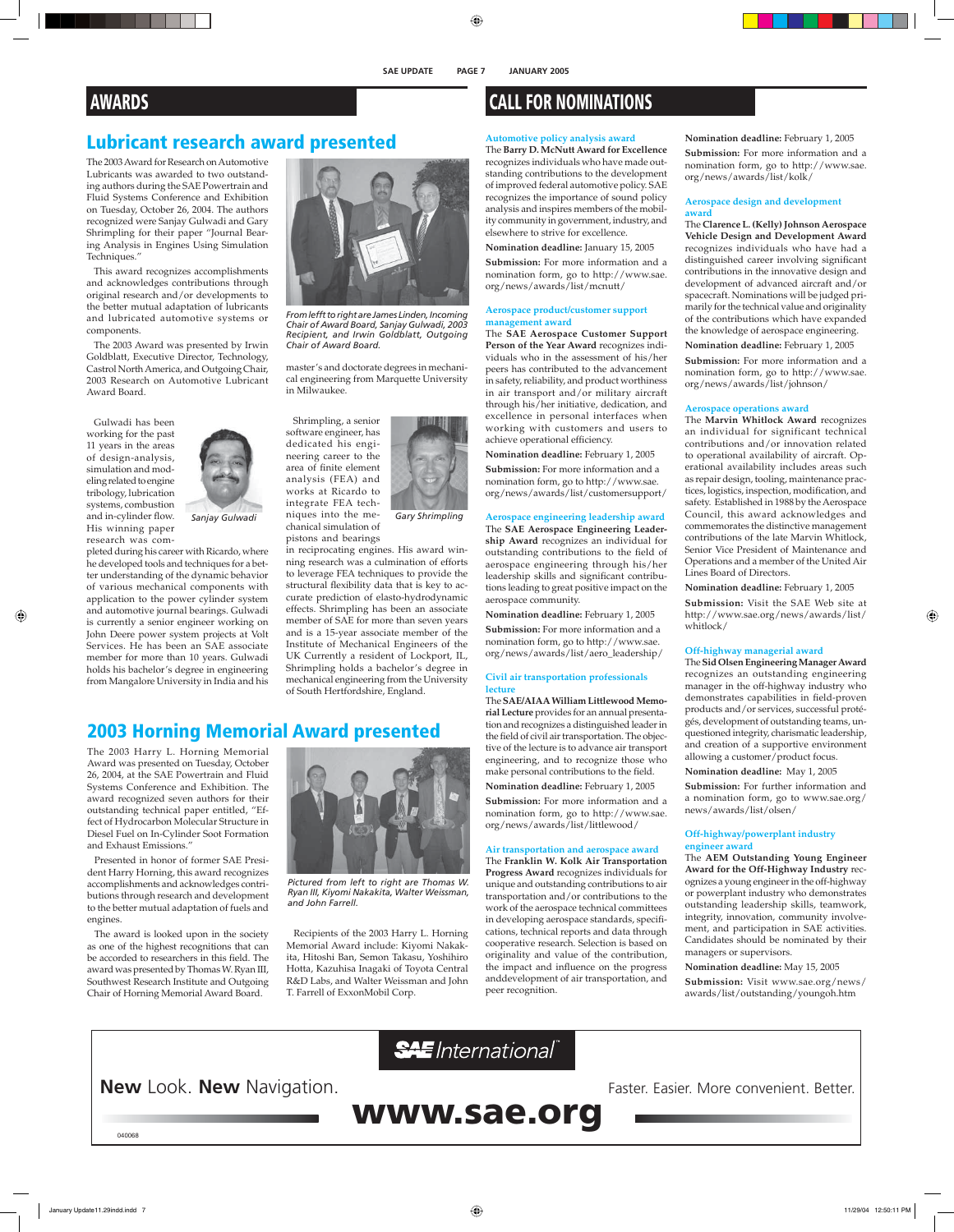## **COLLEGIATE DESIGN SERIES**

## **South African Mini Baja winners announced**



*Sasol Mini Baja – South Africa's overall winners Tshwane University of Technology-Pretoria's team poses with their #1 car.* 

The 9<sup>th</sup> annual Sasol Mini Baja-South Africa, held at Gerotek Test Facilities and Zwartkops Off Road Academy (ZORA) in mid October, saw the team from Tshwane University of Technology - Pretoria (# 1) emerge as the winners.

The 2004 event, sponsored by Sasol and organized by the University of Pretoria's Mechanical and Aeronautical Engineering Department (TUKS), was "the best ever in all respects," said organizer Schalk Els of TUKS.

Thirty-four teams did their best to reach new engineering frontiers with their purpose built, spaceframe vehicles, powered by 7.5-kW Briggs & Stratton engines. In addition to teams from around Southern Africa, entries were also received from the Delhi College of Engineering (India) and Isfahan University of Technology (Iran), the latter winning the ZORA Best Team Spirit trophy.

University of Pretoria's #4 car finished second overall in the total points' standings, only 27 points behind the victors, while Cape Technikon's #34 entry placed 3rd, collecting R2000 of the total of R10,000

prize money provided by Sasol and TUKS, in association with the other event sponsors Briggs & Stratton, Gerotek, and the Automotive Industries Development Centre (AIDC). The TUKS team was also the winner in static judging at Gerotek.

The AIDC presented the Port Elizabeth University of Technology team (#30) with the award for the vehicle with the best feasibility of mass production. Rand Afrikaans University (#26) and the University of Cape Town (#12) placed 2nd and 3rd in this category, respectively.

In addition to being the overall winners, the team from Tshwane University of Technology-Pretoria also took top honors in the four-hour Sasol endurance race at ZORA. In the survival of "the strongest and fastest" endurance event at Zwartkops, the two University of Witwatersrand teams (cars #11 and #31) were so close together for second that only a small time gap gave the honor and trophy to the #11 team, who were five laps down on the winners at the finish.

Full results of the event are available at www.me.up.ac.za/mini\_baja.

## **Corporate sponsorship for 2005 CDS**

Opportunities to promote your company and sponsor the SAE Collegiate Design Series (CDS) events are now available.

The corporate sponsorship opportunity allows for your company to build long-term relationships with the engineers of tomorrow. The SAE CDS consists of six programs, with over 4500 participants. Formula SAE alone registers over 1900 students a year.

Scott McNeil, Engineering Manager of Engine Management Systems, Robert Bosch, said Bosch has benefited greatly from their involvement in Formula SAE (FSAE). "In my area alone we have six FSAE alumni out of 40 associates. We also assist a couple

of local universities, and this has lead directly to the recruitment of two associates in our department. All these FSAE alums have hands-on talent, are team players, and know how to take a project to completion and how to document it. I'm quite sure we could build the entire department from FSAE alums."

Corporate sponsorship is available in gold, silver, and bronze levels. To find sponsorship at the level that best suits your company, or for more information, contact Doug Shymoniak at shymoniak@sae.org, or (724) 772-4081.

## **PUBLICATIONS**

## **Controlling NVH**

*Vehicle Refinement: Controlling Noise and Vibration in Road Vehicles,* by Matthew Harrison, reaches out to engineering practitioners and students to provide the very latest information about noise, vibration, and harshness (NVH) for future development.

**Finite Element Analysis** for Design Engineers

With refinement being a major engineering and design attribute in the development of

### **New book on FEA**

*Finite Element Analysis for Design Engineers,* by Paul M. Kurowski, provides a thorough examination of the FEA process in a book that is specifically targeted at the design engineer.

Kurowski wrote the

212-page, case-bound

book to address and approach specific needs for those design engineers who use FEA every day, as well as to avoid costly mistakes in the design process. Some of the book's new vehicles and components, this book helps readers create quieter, more comfortable cars.

The 360-page softbound book includes chapters on the measurement and behavior of sound and vibration, exterior and interior noise, and sources and solutions of vibration control.

*Vehicle Refi nement: Controlling Noise and Vibration in Road Vehicles* is available for \$79.95 (SAE members receive a 20% discount). To order, visit store.sae.org, e-mail CustomerService@sae.org, or phone (724) 772-7108.

12 chapters include controlling discretization errors, finite-element mesh, modeling processes, design optimization, misconceptions, and frequently asked questions.

Readers are able to try all concepts and ideas covered by working and solving downloadable exercises using their own FEA software or the commercial FEA software StressCheck from ESRD.

*Finite Element Analysis for Design Engineers* is available for \$79.95 (SAE members receive a 20% discount). To order, visit store.sae.org, e-mail CustomerService@sae.org, or phone (724) 772-7144.

### **Fuel cell 2nd edition solves application questions**

A second edition of *Fuel Cell Technology for Vehicles*, edited by Richard Stobart, is now available. This 584- page book features more than 50 SAE technical papers, articles from the *Journal of Power Sources*,

and biographical data for nearly 200 documents published by SAE

and other top sources.

Chapters include: policy, fleet, trials, public reactions; fuel issues; systems design

## **Technical papers on automotive safety**

معلا معلا معلما

Mindle<br>1997 1. HULL

The latest complete collection of technical papers concerning recent developments in automotive safety technology has arrived. Edited by Daniel J. Holt, *Recent Development in Automotive Safety Tech-*



of 2003.

 The many new technologies being developed and the most current compreand modeling, control, and diagnosis. The most up-to-date research and technological advances in fuel-cell technology

and evaluation; component development; development, testing and life cycle issues;

are covered in this edition as opposed to the first, which focused on history. In addition, there are many activities that deal with solving application questions based on the latest growth in research activity.

*Fuel Cell Technology for Vehicles* is available for \$129.95 (SAE members receive a 20% discount). To order, visit store.sae.org, e-mail CustomerService@sae.org, or phone (724) 772-7108.

hensive and emerging developments in automotive safety are offered in the 700-page soft-bound manual. All included papers met the criteria for inclusion in SAE transactions, the collection of the year's best technical research in automotive engineering. The book provides engineers with an idea of the direction engineers are taking to reduce the deaths and injuries of vehicle occupants and pedestrians.

*Recent Developments in Automotive Safety Technology* is available for \$199.95 (SAE members receive a 20% discount). To order, visit store.sae.org; e-mail CustomerService@sae. org; or phone (724) 772-7144.

**Peer recognition … perhaps the most satisfying recognition that an individual can achieve!**

SAE administers more than 50 awards and recognition programs that recognize individuals for outstanding achievements in engineering. Information and nomination forms for SAE awards can be found at **www.sae.org/awards**

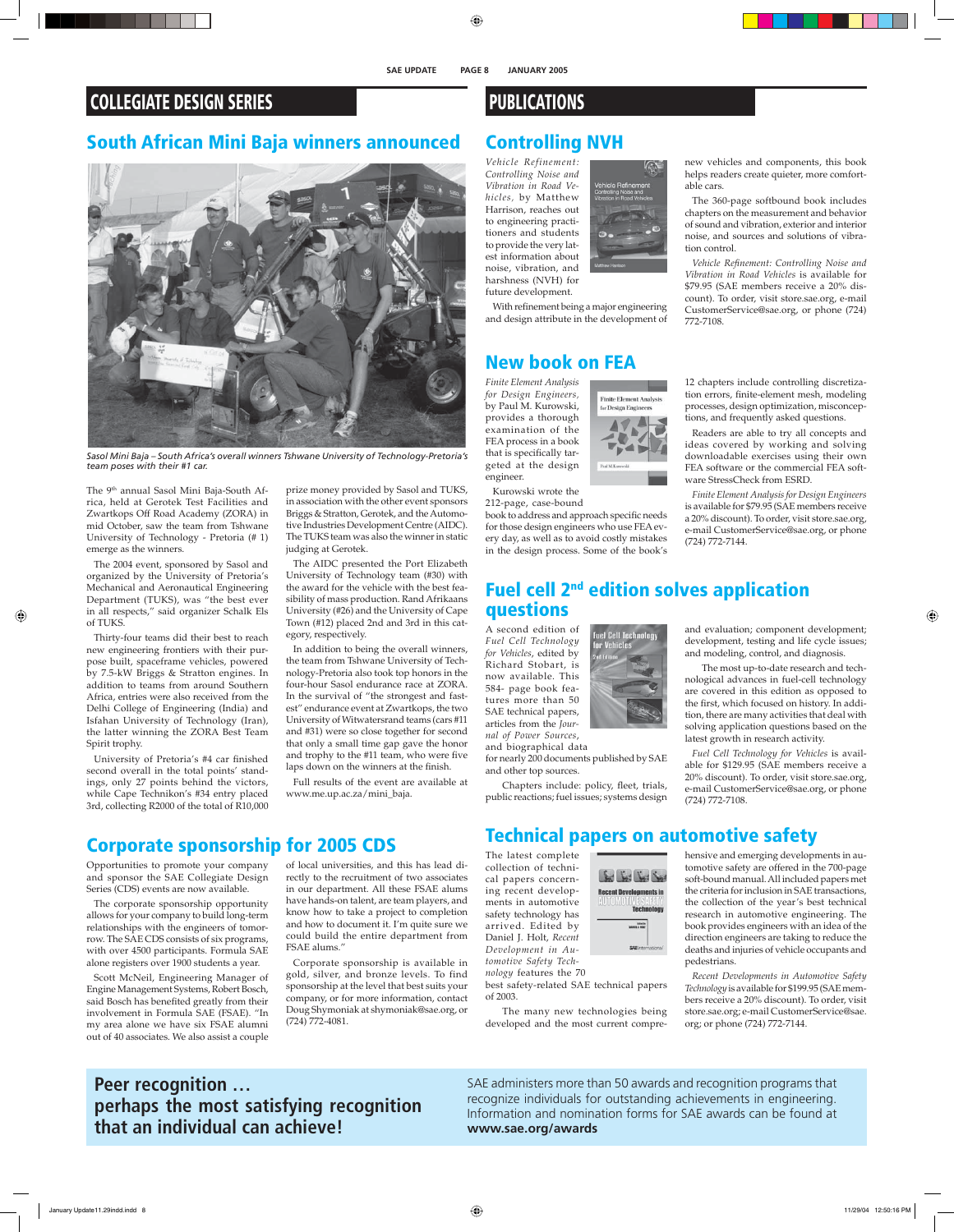## **CAREER CORNER**

### **Powerful presentations: prepare, rehearse, deliver**

For many of us, public speaking can be very intimidating regardless of our level of confidence. While most of us think that those who have mastered the art of effective public speaking have a special gene, the reality is public speaking can be learned. With a little practice and preparation, learning the craft can take your credibility and career to new heights.

#### **Start with a strategy**

Just like any project, make sure to develop a strategy, and gear your presentation accordingly. Ask yourself "What do I want to accomplish?" Whether your mission is to inform, persuade, motivate, or entertain, you also need to consider the audience and their goals for attending. Two of the top mistakes made by presenters include lack of adequate preparation, and not tailoring the information to the needs and demographics of the audience.

#### **Maintain your theme**

Establish a central theme for your presentation and develop your speech around supporting that focus. Start with the big picture then follow with details. Nearly 70% of people first process information globally, so you will grab the attention of most of your audience if you start this way. Tell your audience what you are going to talk about, be direct and interesting, and always come back to your central theme.

#### **Be a teacher, not a preacher**

While your style and delivery are key, it is more important that your audience gains something and understands the material you are presenting. If you start off enthusiastically, your audience will pick up your lead. Studies show adults learn through involvement, so make sure you follow these rules of thumb when presenting your material:

• Link your content to experiences or anecdotes

- Show how your information can help solve a problem
- Get them involved after no more than 20 minutes of talking

Ask the audience for input to help you make a point, or to discuss a concept with their peers for five minutes if you do not have a planned activity as part of your presentation.

#### **Keep it simple**

Try to stick to three main points that relate to your theme and keep them concise. You would not want to read a fifteen-page newspaper article when the subject could have been summed up in a few paragraphs.

## **Processing a job offer**

For engineers, young and old, getting a job in 2005 is the easy part. But, processing a job offer and negotiating the salary are two practices some might like to skip.

Right now, in a competitive job market, companies may or may not be willing to negotiate salaries. The number one technique to process a job offer is to asses the situation carefully, and think about who you are working with.

Job offers can come by phone, in person, or through the mail. The mail gives you the best time frame when deciding on the offer. Offers in person or on the phone force you to think on your feet and respond quickly. Unless you are absolutely certain that this is the job you want, prepare the answer of: "Thank you for your offer, however I am just going to need a little time to process everything and think it through." While this may not please the employer, you do need time to look over the offer, salary, and benefits.

Although you may not want to negotiate, remember that necessarily negotiating is more of a personal evaluation of how much the employer values its employees, and how much they are willing to bend for you. It is very important to weigh all of your options to decide what is most important to you: a salary increase, being happier in your new position, and/or the opportunity for advancement within the company.

While thinking about your offer, remember your job content first. What will your

#### new position entail every day? Think of who you are working for, and who you are working with every day. Then let things such as salary, location, and general work issues fall last when weighing the pros and cons.

Checking for equal salary offers in your area is beneficial when studying the job you are interested in. The listed ranges for the job or for other similar jobs in your area can provide you with questions to ask human resources. For recent college graduates, the National Association of Colleges and Employers is very helpful; and you may consider contacting your alma mater or university in the area for salary ranges.

Be sure to closely review your benefits package, and ensure you are comfortable with what is offered. Often, when asking for a higher salary, human resources will point out that a higher salary is not available due to the lucrative benefits package.

Remain firm, yet flexible when negotiating. If you are interviewing with other companies, be sure to compare salary offers and benefits, and do not be afraid to speak up when offers are below the national or local level. Remember not to sell yourself short—you are worthy of a fair salary.

Constantly be aware of any hiring workshops or associations meeting in your area. Usually around summer and winter there are meetings and informational sessions helping young graduates with the job process.

# **SAE** International®

Leading Our World In Motion • 1905-2005

# **FREE benefits for recent graduates!**

Recent graduates like you are eligible for a special new deal – a complimentary upgrade from student to professional SAE membership. SAE provides the tools you need to invest in your future and get your career on the right track.

\*Second year dues are \$40, third year dues are \$60. Standard membership dues apply in the fourth year and beyond. Upgrade to full membership now to take advantage of the many **career-related benefits** SAE has to offer:

- **Upload your resume** or **search for jobs** in the members-only online career center
- Take advantage of **networking opportunities** at SAE events and through local Sections
- Keep up with industry and technology news with a **free subscription** to *Automotive Engineering International, Aerospace Engineering,* or *SAE Off-Highway Engineering*
- Hone your skills with **discounted continuing education courses**
- Build a library of reference materials with **discounts on most SAE books, papers, and standards**
- Let SAE help you navigate your career path with special programs from



**Go online to complete the membership transfer today! http://students.sae.org/chapters/transfer/**

**or call (877) 606-7323 ((724) 776-4970 outside the U.S. & Canada)** *Offer good until November 15, 2004 for select recently graduated SAE* 

*student members.* **\*If you have not graduated, call today to renew your student membership.**

**Smart engineers know the importance of keeping their skills razor sharp.**

### **So does SAE.**

031

*View our extensive schedule of seminars offered at our Automotive Headquarters in Troy, MI by visiting* **www.sae.org.**

Categorize information into "need to know", and "nice to know" and eliminate any information that is not relevant. You may want to include more detailed information in handouts with web addresses and references. Information overload is one of the main reasons why audiences tune out

**Driving the point home with visuals**  The information will not speak for itself no matter how compelling it is—you will need to deliver it to your audience in a way they can understand it. The content of the verbal information you provide only contributes 10% to message believability, whereas how you say it counts for 40%. How you look and act when communicating your point contributes a huge 55% to message believability. Visuals support your message and are important to help keep the audience interested and retain the information you present. Some rules of thumb for preparing

• Use a slide design master and keep that

• Use 24 point type (minimum) for headline or main message, and no less than 18 point

Incorporate charts, graphs, or photos if it helps to get the point across. When presenting information, try to illustrate what

Each presentation should have an effective closing. Bookend your presentation with a good first impression and quick overview, a smooth transition to the meat of your topic, and a strong closing where you leave the audience excited. A question and answer period, if permitted, always adds for good dialogue, a chance to reaffirm your point or opinion, and also to receive feedback from

**Creating a great presentation comes** 

**Prepare**-know your subject, know your objective, consider the audience, and present

**Design**-organize the material, keep it simple, use visuals to help deliver, and

**Deliver**-rehearse, check the room and equipment, be enthusiastic, adjust to audience body language and feedback, make a strong closing, and listen for the applause!

**down to three major steps:** 

throughout your presentation

• Keep to one main message per slide • Strive for only 3-6 bullets per slide • Do not use more than two fonts and 3-4

a speaker.

visuals include:

colors

for text

it means.

**The home stretch** 

your audience.

the big picture first

bookend your talk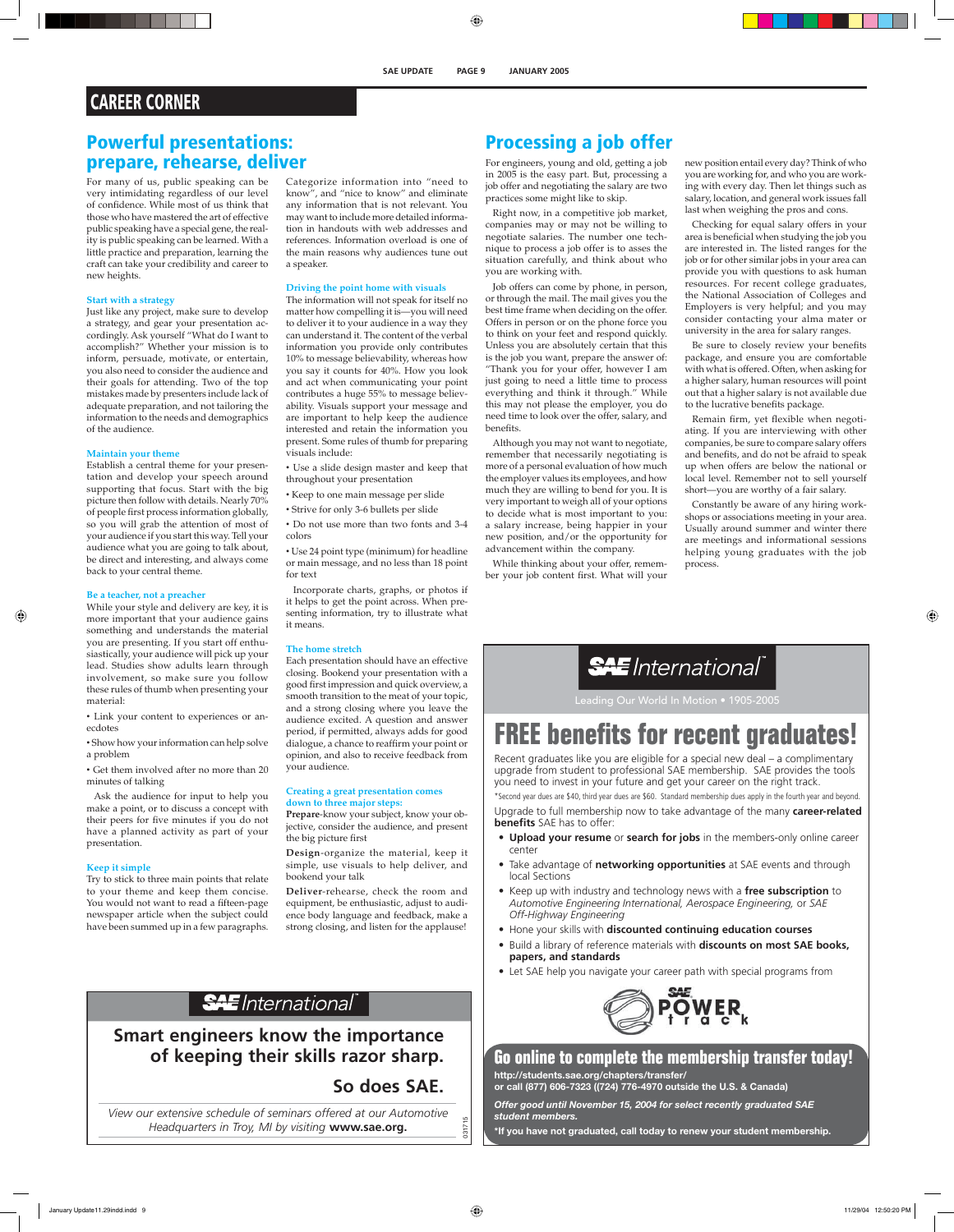## **PROFESSIONAL DEVELOPMENT**

### **Courses from SAE**

Detailed course descriptions are available online at www.sae.org/contedu. To register, complete the online registration form, e-mail profdev@sae.org, or call SAE Customer Service toll free at (877) 606-7323 or (724) 776-4970 outside the U.S. and Canada.

*\*\* One of SAE's 40 most popular seminars.*

#### **January 2005**

| Jan 10    | Introduction to Failure Modes and Effects Analysis for Product Design<br>(Design FMEA) |
|-----------|----------------------------------------------------------------------------------------|
| Jan 10-11 | Diesel Engine Technology                                                               |
| Jan 10-12 | Cost, Finance, and Economics for Engineers                                             |
| Jan 13-14 | <b>Engineering Project Management</b>                                                  |
| Jan 13-14 | Design for Manufacturing and Assembly (DFM/DFA)                                        |
| Jan 20-21 | Managing Integrated Product Development                                                |
| Jan 26-27 | Turbocharging Internal Combustion Engines                                              |
| Jan 26-28 | Concurrent Engineering Practices Applied to the Design of Chassis<br>Systems **        |

#### **February 2005**

| Feb 3-4       | Role of the Seat in Rear Crash Safety **                           |
|---------------|--------------------------------------------------------------------|
| Feb 9-11      | Fundamentals of Metal Fatigue Analysis                             |
| Feb 14-15     | Designing for Safety and Developing Accurate Safety Specifications |
| $L_0 h$ 16 10 | Noul Engineering Effective Team Management and Practice            |

16-18 New! Engineering Effective Team Management and Practice

Organizations, in general, and engineering and product development teams in particular, confront a number of serious and ongoing challenges to creating and sustaining positive performance: voluntary employee turnover; product plans breaking down at the point of implementation; team members consistently failing to meet expectations; etc. Many of these challenges relate directly to factors controlled or influenced each day by an organization's managers. Today's successful organization recognizes this critical relationship between superior performance and effective management. This course focuses on ten core management processes designed to increase business results. This is a three-day class that involves significant interaction between students and between students and the instructor. Each day will include presentations by the instructor, group discussions and exercises or casework.

Feb 17-18 **New!** Collaborative Supply Chain Integration This course is one in a five-course series that leads to a Professional

Certificate in Automotive Product Development Management, jointly

## **MEMBERS ON THE MOVE**

**Wil Conner** (Mbr '97), has joined the Kurz-Kasch company as Automotive Industry Manager.



*Wil Conner*

**Brian Walters** (Mbr '03), has been named Director of Heavy-Duty Sales by the Timken Company.

**Timothy Glock** (Mbr '91), has joined Dura Automotive Systems as Vice President of Sales for North American customers.

**Sivanandi Rajadurai** (Mbr '96), has joined ACS Industries as Vice President of Exhaust Products.



*Sivanandi Rajadurai*

**Mohammad Samii** (Mbr' 95), President and Operator of Sammy's Auto Electric Service, has been honored with the Automotive Parts Remanufacturers Association's Distinguished Service Award.

#### **Special Acknowledgements**

**Marvin Weintraub** (Mbr '83), Co-founder and General Chair of the SAE Brake Colloquium, has been appointed by the Automotive Manufacturers Equipment Compliance Agency as representative to the Friction Material Industry.

**Richard Adams** (Mbr '76), Vice President, Automotive Business Development, Timken Company, has joined the Motor and Equipment Manufacturers Association's board of directors.

**Robert Strazzella** (Mbr '91), Valeo Inc.'s Chairman and Group Vice President of North America, has joined the Motor and Equipment Manufacturers Association's board of directors.

**Walter A. Poggi** (Mbr '93), President and CEO of Retlif Testing Laboratories, has been recognized by The American Council of Independent Laboratories with its Lewis E. Harris Fellow

Award. The award is the highest commendation

for outstanding service and dedication to the U.S. independent testing community.

*Walter A. Poggi*

conferred by SAE and Oakland University's renowned School of **Business** 

This course focuses on the product development aspects of supply chain management and post-launch operational supply chain management. Today, when it is not unusual for companies to outsource as much as 60- 70% of various components of their final product, the capability to design, manage, and control supply chains has never been more important. This is especially true for companies that are becoming more dependent on suppliers for product design and development support.

**March 2005** 

#### Mar 7-9 Automotive Fuel Cell Systems

Mar 10-11 New! Electrical System Issues in Automotive Fuel Cell and HEV Applications

> Hybrid electric and fuel cell vehicles feature an increase in electric power levels from those of a typical IC engine vehicle of a few kilowatts, up to propulsion requirement levels of 100 kilowatts. Over this range, vehicle maximum voltages increase from 12 volts to several hundred volts. While much of the attention on fuel cells has focused on thermal and electrochemical matters, electromagnetic effects can occur as electrical power is generated to propel the traction drives.

> This course covers three electrical issues that arise in fuel cell and hybrid electric systems: (1) causes of electrical noise in the system, (2) ways in which that noise can create problems and (3) grounding and shielding methods to address these concerns. In addition, various modeling techniques to simulate and predict electrical behavior are presented.

### Mar 14 Patents - A Global Perspective

Mar 14-15 Controller Area Network (CAN) for Vehicle Applications \*\*

Mar 14-16 Vehicle Dynamics for Passenger Cars and Light Trucks \*\*

Mar 17-18 New! Program and Risk Management

This course is one in a five-course series that leads to a professional certificate in automotive product development management, jointly conferred by SAE and Oakland University's renowned School of Business.

This course presents an eight-step method for program planning and control, including: definition of customer's requirements, roles of the program team, determination and flowcharting of program tasks, scheduling and costing, quality aspects of critical tasks, and risk management. Each of the eight steps evolve from common-sense questions that should be answered for any program, regardless of size or complexity.

*See SEMINARS, p. 11*

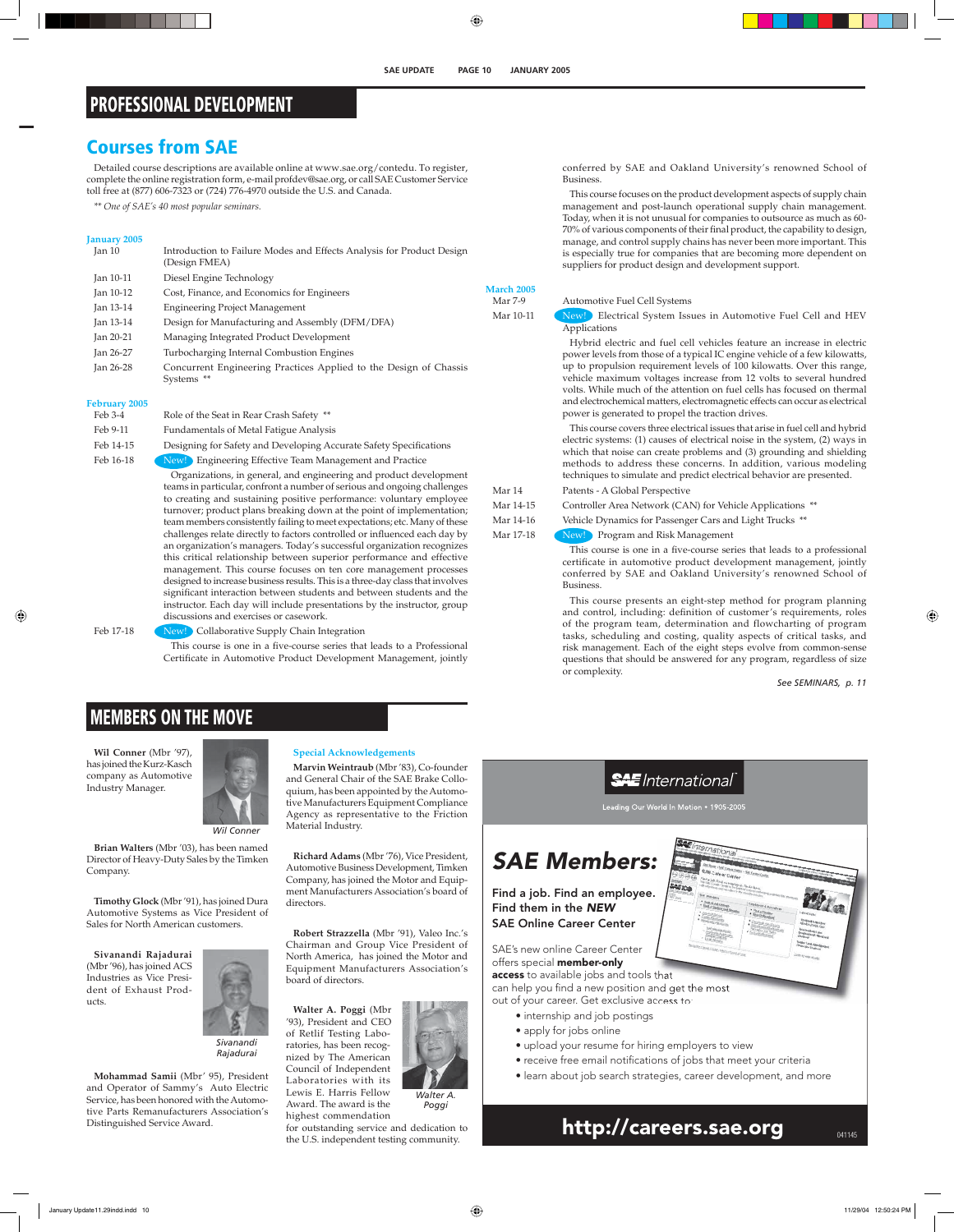## **PROFESSIONAL DEVELOPMENT**

*SEMINARS continued from p. 10*

**April 2005** 

| April 2005 |                                                                                                                                                                                                                                                                                                                                                                                                                                                                                                                                                                                                                                                                                                                                                                                                                                                       |
|------------|-------------------------------------------------------------------------------------------------------------------------------------------------------------------------------------------------------------------------------------------------------------------------------------------------------------------------------------------------------------------------------------------------------------------------------------------------------------------------------------------------------------------------------------------------------------------------------------------------------------------------------------------------------------------------------------------------------------------------------------------------------------------------------------------------------------------------------------------------------|
|            | In Conjunction with the SAE 2005 World Congress and Exhibition, Detroit, MI                                                                                                                                                                                                                                                                                                                                                                                                                                                                                                                                                                                                                                                                                                                                                                           |
| Apr 11     | Fundamentals of Sensor Design for Automotive Air Bag Systems                                                                                                                                                                                                                                                                                                                                                                                                                                                                                                                                                                                                                                                                                                                                                                                          |
| Apr 11-12  | Automotive Electronics-An Applications Primer                                                                                                                                                                                                                                                                                                                                                                                                                                                                                                                                                                                                                                                                                                                                                                                                         |
| Apr 11-12  | Diesel Engine Technology **                                                                                                                                                                                                                                                                                                                                                                                                                                                                                                                                                                                                                                                                                                                                                                                                                           |
| Apr 11-12  | New! Hands-on Racecar Suspension Set-up in Partnership with Panoz<br>Racing School                                                                                                                                                                                                                                                                                                                                                                                                                                                                                                                                                                                                                                                                                                                                                                    |
|            | This course is designed to provide participants with a sound<br>understanding of suspension adjustment theory along with supervised<br>hands-on experience performing proven suspension set-up procedures.<br>All necessary tools and equipment will be provided including<br>demonstration cars for setup. With further practice, participants should<br>be equipped to master the physical attributes required to perform correct<br>setup procedures in a repeatable and consistent fashion.                                                                                                                                                                                                                                                                                                                                                       |
| Apr 11-12  | Sensor and Actuator Technology: Module 1-Powertrain (Engine,<br>Transmission, and Onboard Diagnostics) **                                                                                                                                                                                                                                                                                                                                                                                                                                                                                                                                                                                                                                                                                                                                             |
| Apr 11-12  | Metal Forming                                                                                                                                                                                                                                                                                                                                                                                                                                                                                                                                                                                                                                                                                                                                                                                                                                         |
| Apr 11-12  | Compact Heat Exchangers for Automotive Applications                                                                                                                                                                                                                                                                                                                                                                                                                                                                                                                                                                                                                                                                                                                                                                                                   |
| Apr 11-12  | Catalytic Converters: Design and Durability **                                                                                                                                                                                                                                                                                                                                                                                                                                                                                                                                                                                                                                                                                                                                                                                                        |
| Apr 11-12  | Introduction to Brake Control Systems                                                                                                                                                                                                                                                                                                                                                                                                                                                                                                                                                                                                                                                                                                                                                                                                                 |
| Apr 11-12  | <b>Engineering Project Management</b>                                                                                                                                                                                                                                                                                                                                                                                                                                                                                                                                                                                                                                                                                                                                                                                                                 |
| Apr 11-13  | Geometric Dimensioning and Tolerancing-Level I                                                                                                                                                                                                                                                                                                                                                                                                                                                                                                                                                                                                                                                                                                                                                                                                        |
| Apr 11-13  | Injuries, Anatomy, Biomechanics and Federal Regulation **                                                                                                                                                                                                                                                                                                                                                                                                                                                                                                                                                                                                                                                                                                                                                                                             |
| Apr 11-13  | Chassis and Suspension Component Design for Passenger Cars and Light<br>Trucks                                                                                                                                                                                                                                                                                                                                                                                                                                                                                                                                                                                                                                                                                                                                                                        |
| Apr 11-13  | Combustion and Emissions for Engineers                                                                                                                                                                                                                                                                                                                                                                                                                                                                                                                                                                                                                                                                                                                                                                                                                |
| Apr 11-13  | Commercial Vehicle Braking Systems **                                                                                                                                                                                                                                                                                                                                                                                                                                                                                                                                                                                                                                                                                                                                                                                                                 |
| Apr 11-13  | Fundamentals of Modern Vehicle Transmissions **                                                                                                                                                                                                                                                                                                                                                                                                                                                                                                                                                                                                                                                                                                                                                                                                       |
| Apr 12-13  | Diesel Emissions and Aftertreatment Devices: Design and Durability                                                                                                                                                                                                                                                                                                                                                                                                                                                                                                                                                                                                                                                                                                                                                                                    |
| Apr 12-13  | Sensor and Actuator Technology: Module 2-Chassis (Steering, Suspension,<br>Braking, Stability, Vehicle Dynamics) **                                                                                                                                                                                                                                                                                                                                                                                                                                                                                                                                                                                                                                                                                                                                   |
| Apr 13     | The Tire as a Vehicle Component **                                                                                                                                                                                                                                                                                                                                                                                                                                                                                                                                                                                                                                                                                                                                                                                                                    |
| Apr 13     | Design Reviews for Effective Product Development                                                                                                                                                                                                                                                                                                                                                                                                                                                                                                                                                                                                                                                                                                                                                                                                      |
| Apr 13-15  | Weibull-Log Normal Analysis Workshop                                                                                                                                                                                                                                                                                                                                                                                                                                                                                                                                                                                                                                                                                                                                                                                                                  |
| Apr 13-15  | New! Advanced Vehicle Dynamics for Passenger Cars and Light<br>Trucks                                                                                                                                                                                                                                                                                                                                                                                                                                                                                                                                                                                                                                                                                                                                                                                 |
|            | This interactive seminar will take you beyond the basics of passenger<br>car and light truck vehicle dynamics. Advanced theory and practical<br>applications associated with the dynamic performance balance between<br>the powertrain, brakes, steering, suspensions, and wheel and tire vehicle<br>subsystems will be discussed with an emphasis on ride, braking and<br>handling. Governing state space-equations with transfer functions, CAE<br>solutions, and analysis for both steady and transient conditions will also<br>be covered. Substantial time will be dedicated to the DOE approach<br>to vehicle dynamics including Pareto of main effects (screening DOE)<br>and multi-response optimization (response surface method). Practical<br>workshops using CAE will reinforce the material and provide you with<br>hands-on experience. |
| Apr 13-15  | Advanced Electric Motor/Generator/Actuator Design and Analysis for<br><b>Automotive Applications</b>                                                                                                                                                                                                                                                                                                                                                                                                                                                                                                                                                                                                                                                                                                                                                  |

Apr 14 Tire and Wheel Safety Issues \*\*

- Apr 14 A Familiarization of Drivetrain Components \*\*
- Apr 14 Sensor and Actuator Technology: Module 3-Body (Occupant Safety, Intelligent Vehicles, Navigation, Comfort, Convenience, Security)

Apr 14-15 Static and Dynamic Sealing

- Apr 14-15 Introduction to Failure Modes and Effects Analysis for Product Design and Manufacturing Process Design (Product and Process FMEA) \*\*
- Apr 14-15 Distributed Automotive Embedded Systems
- Apr 14-15 Threaded Fasteners and the Bolted Joint
- Apr 14-15 New! Occupant and Vehicle Kinematics in Rollovers

This course on occupant and vehicle responses examines relevancy of rollover field conditions and vehicle responses in currently available studies, and under new test conditions. Additionally, the course provides a review of occupant kinematics and offers a discussion on sensing technologies prior to and during a rollover event. The text *Occupant and Vehicle Responses in Rollovers*, editors David C. Viano and Chantal Parenteau, is included in the course materials.

#### Apr 14-15 New! Vehicle Accident Reconstruction Methods

This seminar is devoted to the exposition, use, and limitations of the engineering, scientific, and mathematical principles and methods used to reconstruct vehicular accidents. The primary objectives are to help the attendees achieve a high level of understanding of these methods and to immediately begin reconstruction of accidents. The course covers a wide range of topics including uncertainty, impact mechanics, tire mechanics, vehicle-pedestrian impacts, and vehicle dynamics. Most of the calculations can be carried out using commonly available spreadsheet technology suitable for personal computer use.

Apr 14-15 New! Fundamentals of Automotive Fuel Delivery Systems \*\*

This course provides a basic yet thorough examination of technical issues involved in automotive gasoline and diesel fuel delivery. Participants will acquire a fundamental understanding of the current technology and requirement guidelines and apply some of the principles through an inclass project and exercises. Examples of frequently encountered technical issues of fuel delivery systems shall also be discussed. The course is designed to encourage discussion, insights, and possible solutions into the engineering problems encountered in the gasoline and diesel fuel delivery systems and components.

- Apr 14-15 Design of Experiments (DOE) for Engineers Apr 14-15 Selection, Evaluation and Measurements of Acoustical Materials for Vehicle Interior Noise Study Apr 14-15 Accelerated Test Methods for Ground and Aerospace Vehicle Development Apr 14-15 The Basics of Internal Combustion Engines
- Apr 14-15 Introduction to Failure Modes and Effects Analysis for Product Design and Manufacturing Process Design (Product and Process FMEA) \*\* Apr 15 Fundamentals of Automotive All-Wheel Drive Systems
- Apr 15 Exhaust Flow Performance and Pressure Drop of Exhaust Components and Systems
- Apr 15 Patent, Trademark and Copyright Law for Engineers

**May 2005** 

May 2-3 New! Leading High Performance Teams

This course is one in a five-course series that leads to a professional certificate in Automotive Product Development Management, jointly conferred by SAE and Oakland University's renowned school of business. Product development is organizationally a complex undertaking that requires effective coordination within a company and between companies. During product development, teams are confronted with a number of ongoing organizational challenges and there is a high potential for conflict between participants in the process. This course addresses teamwork and other "soft-side" factors that largely determine whether product development programs are successfully completed on schedule. The content is relevant for both OEMs and suppliers.

May 2-3 Automotive Glazing Materials

May 5-6 Adhesive Bonding Technology

May 9-10 New! Forensic Analysis of Medical Records in Injury Biomechanics and Accident Reconstruction studies

> This course focuses on medical records, how to read them, the types of information they contain, and the insights they can provide regarding restraint usage and deployment, injury mechanism, severity and outcome, and the effects of pre-existing conditions. Annotated case studies reveal "real world" usage of terminology and abbreviations and illustrate how medical records may be used to understand: impact severity and direction; the effect of intoxication and other pre-existing conditions on crash avoidance; injury severity and injury outcome; restraint usage; injury mechanisms that involve occupant impacts with the vehicle interior (the so-called second collision) and those that do not; and airbag deployment versus non-deployment.

- May 9-10 Ignition Issues and Their Impact on Engine Performance, Efficiency and Emission
- May 9-11 Geometric Dimensioning and Tolerancing Level II

May 9-11 New! Applied Vehicle Dynamics Seminar in Partnership with BeaveRun MotorSports Complex, Big Beaver Borough, PA This course devotes intense classroom time (nearly 8-hours) to the

understanding of the fundamental principles associated with longitudinal and lateral vehicle dynamics. Classroom exercises are augmented with focused behind-the-wheel driving sessions (approximately 15-hours) to illustrate and reinforce these principles in the real world. The course builds the bridge between vehicle dynamics theory and practical application by providing a rich academic underpinning and then reinforcing it with highly focused, relevant driving experiences. Additional technical skillbuilding is provided on day three, nearly all of which involves instructorsupervised wheel-time to further practice the driving skills covered in the first two days.